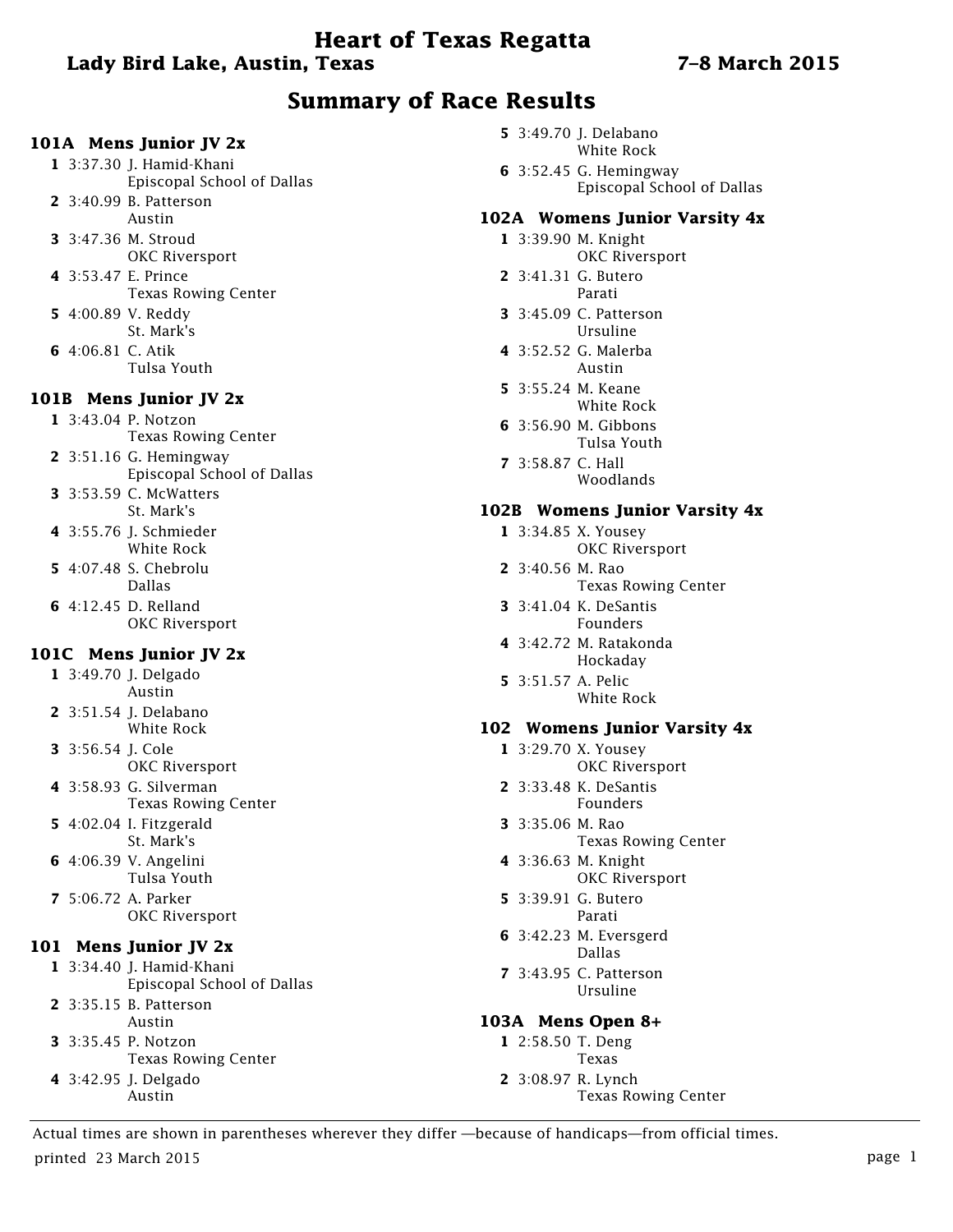- **3** 3:26.03 D. Susko LSU Rowing Club
- **4** 3:26.72 A. Fink
	- Baylor
- **5** 3:42.93 E. Chu Texas A&M

# **103B Mens Open 8+**

- **1** 3:19.50 I. Sheridan Texas
- **2** 3:20.23 S. Callahan Texas A&M
- **3** 3:39.20 S. Crenshaw Texas A&M Galveston
- **4** 3:45.20 R. Breland LSU Rowing Club
- **5** 3:51.28 M. Denman St. Edwards

# **103 Mens Open 8+**

- **1** 3:08.30 T. Deng
- Texas **2** 3:12.23 R. Lynch
	- Texas Rowing Center
- **3** 3:15.05 S. Callahan Texas A&M
- **4** 3:17.20 I. Sheridan Texas
- **5** 3:19.27 D. Susko LSU Rowing Club
- **6** 3:53.58 S. Crenshaw Texas A&M Galveston

# **104.1 Womens Masters A–C 1x**

- **1** 4:06.10 S. Gribbons Bay Area
- **2** 4:17.13 K. Wilson (4:25.23) Texas Rowing Center
- **3** 4:17.64 K. Skeffington (4:24.04) Texas Rowing Center
- **4** 4:19.01 j. taubel (4:24.61) St. Louis
- **5** 4:26.56 S. Dunn (4:30.76) Tulsa
- **6** 4:36.66 A. Joyner (4:37.26) Austin
- **7** 5:08.79 A. Vance (5:11.79) Austin

# **104.2 Womens Masters D–J 1x**

- **1** 3:57.60 L. Burns (4:10.80) Texas Rowing Center
- **2** 4:04.74 K. Elting (4:19.14) Dallas
- **3** 4:10.84 G. Tomaseski (4:25.24) Dallas
- **4** 5:07.03 P. Pierce (5:45.03) Texas Rowing Center
- **5** 6:31.61 S. Barras (6:47.21) Austin

# **105A Mens Junior Varsity 2x**

- **1** 3:29.41 J. Knowles Episcopal School of Dallas **2** 3:31.34 T. Curington Founders
- **3** 3:35.66 B. Peck Austin
- **4** 3:43.91 T. Crotts Texas Rowing Center
- **5** 3:54.77 P. Perry White Rock
- **6** 4:05.41 M. Gottipati Parati
- **7** 4:06.34 J. Tombari Woodlands

# **105B Mens Junior Varsity 2x**

- **1** 3:32.60 L. Herrick
	- Episcopal School of Dallas
- **2** 3:36.29 D. Fox IV Dallas
- **3** 3:36.66 L. Hudspeth St. Mark's
- **4** 3:46.26 C. Rock Woodlands
- **5** 3:48.54 C. Antonacci Tulsa Youth
- **6** 3:49.15 E. Merida Parati
- **7** 3:59.32 K. Hastings Texas Rowing Center

#### **105C Mens Junior Varsity 2x**

- **1** 3:37.90 J. Puzz Parati
- **2** 3:40.17 M. Genovesi Texas Rowing Center
- **3** 3:41.49 T. Patterson White Rock
- **4** 3:50.17 B. McPherson OKC Riversport
- **5** 3:57.85 T. Kralich Woodlands
- **6** 3:58.49 R. Farrow Cambridge
- **7** 3:59.03 L. Schula Tulsa Youth

# **105 Mens Junior Varsity 2x**

**1** 3:21.40 J. Knowles Episcopal School of Dallas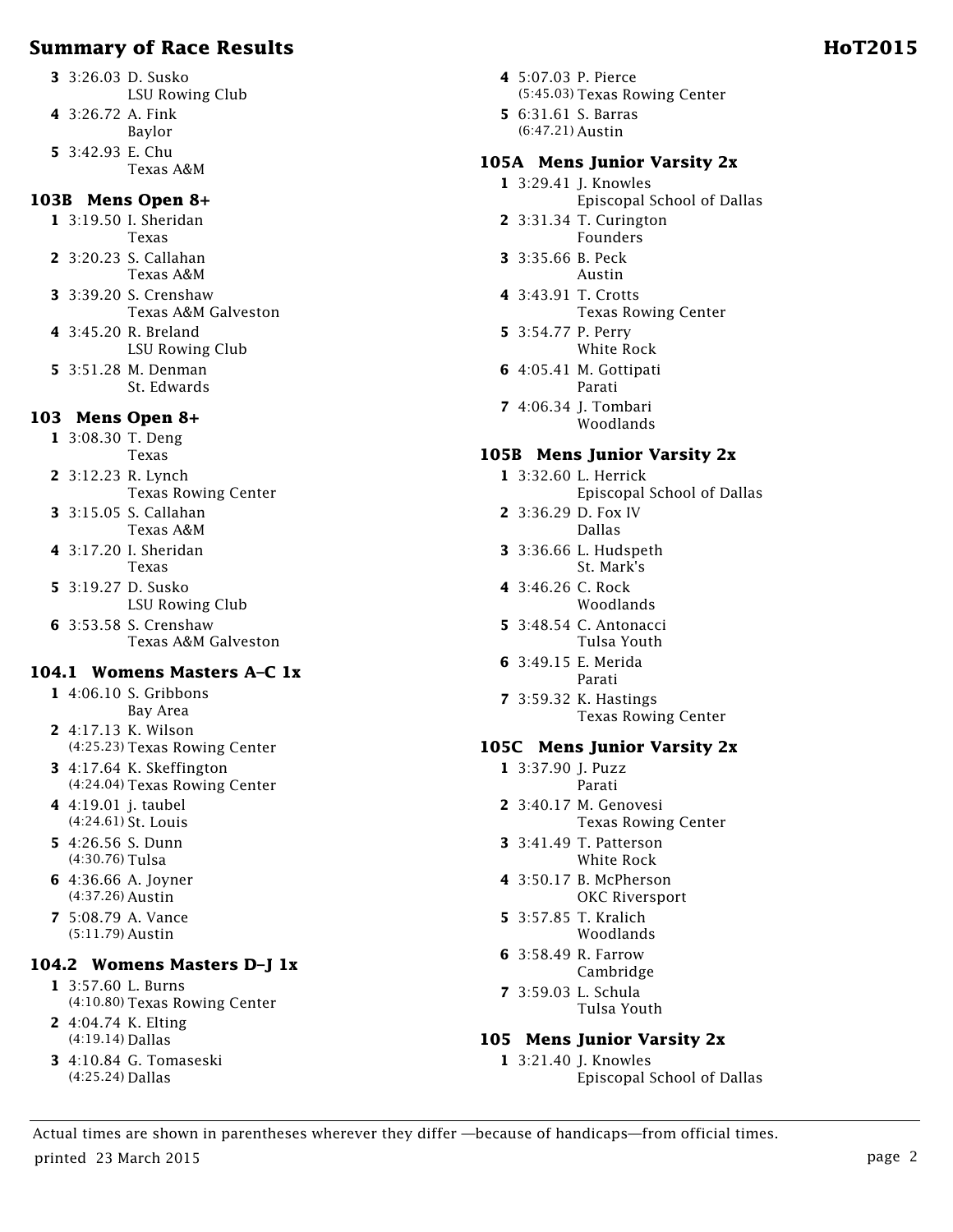- **2** 3:22.46 T. Curington Founders
- **3** 3:24.11 J. Puzz Parati
- **4** 3:26.90 L. Herrick Episcopal School of Dallas
- **5** 3:29.01 D. Fox IV Dallas
- **6** 3:49.13 M. Genovesi Texas Rowing Center

#### **106A Womens Junior JV 4x**

- **1** 3:45.53 K. Erickson OKC Riversport
- **2** 3:52.56 H. Jordan Texas Rowing Center
- **3** 3:53.58 D. Devlyn Texas Rowing Center
- **4** 3:58.63 D. Thompson Ursuline
- **5** 4:02.63 A. Lemon OKC Riversport
- **6** 4:04.63 E. Morales Austin
- **7** 4:15.63 Y. Yang Hockaday

### **106B Womens Junior JV 4x**

- **1** 3:43.00 S. Theige
- OKC Riversport **2** 3:48.31 E. Michel
- Hockaday
- **3** 3:58.21 N. HERLEMAN Ursuline
- **4** 4:05.53 R. Cravey Austin
- **5** 4:08.57 K. Pranno Texas Rowing Center
- **6** 4:09.07 H. Johannsson Tulsa Youth
- **7** 4:15.28 E. Martin Ursuline

# **106 Womens Junior JV 4x**

- **1** 3:39.80 K. Erickson OKC Riversport
- **2** 3:40.92 S. Theige OKC Riversport
- **3** 3:44.92 E. Michel Hockaday
- **4** 3:45.88 H. Jordan Texas Rowing Center
- **5** 3:54.49 D. Devlyn Texas Rowing Center **6** 3:55.49 N. HERLEMAN
	- Ursuline

### **107 Womens Novice 8+**

- **1** 3:49.20 A. Danker
	- Central Oklahoma
- **2** 3:50.89 L. Bishop Texas
- **3** 4:01.85 J. Le
- LSU Rowing Club
- **4** 4:11.17 J. Giberson Texas A&M
- **5** 4:20.89 T. Richard Texas
- **6** 4:25.89 C. Olsen Baylor
- **7** 5:38.67 L. Kuehster Oklahoma

### **108 Womens Masters Lightweight 1x**

- **1** 5:00.40 F. Thrash (5:01.00) Texas Rowing Center
- **2** 6:07.69 S. Smith (6:10.69) Austin

#### **109.1 Mens Masters AA–C 2x**

- **1** 3:28.49 m. knifton (3:37.99) Texas Rowing Center
- **2** 3:34.80 M. Hartwell (3:37.40) Tulsa Youth
- **3** 3:54.94 D. Rosenbaum (4:07.34) Austin
- **4** 3:55.49 M. Irven (4:05.99) Austin,Catawba
- **5** 3:56.49 J. Robichaud (3:56.59) Woodlands
- **6** 4:02.06 K. Crothers (4:11.56) Austin
- **7** 4:06.06 J. Burghart (4:14.66) OKC Riversport

# **109.2 Mens Masters D 2x**

- **1** 3:28.20 T. Carr (3:42.80) OKC Riversport,White Rock
- **2** 3:32.29 C. Logan (3:43.69) Bay Area
- **3** 3:42.30 D. Feicht (3:55.80) Texas Rowing Center
- **4** 3:49.76 S. Phillips (4:01.16) Ft. Worth
- **5** 4:13.76 B. Snook (4:25.16) Bay Area
- **6** 4:21.93 R. Brennan (4:33.33) Texas Rowing Center

#### **109.3 Mens Masters E–F 2x**

**1** 3:33.70 P. Guggenheim (3:53.10) Texas Rowing Center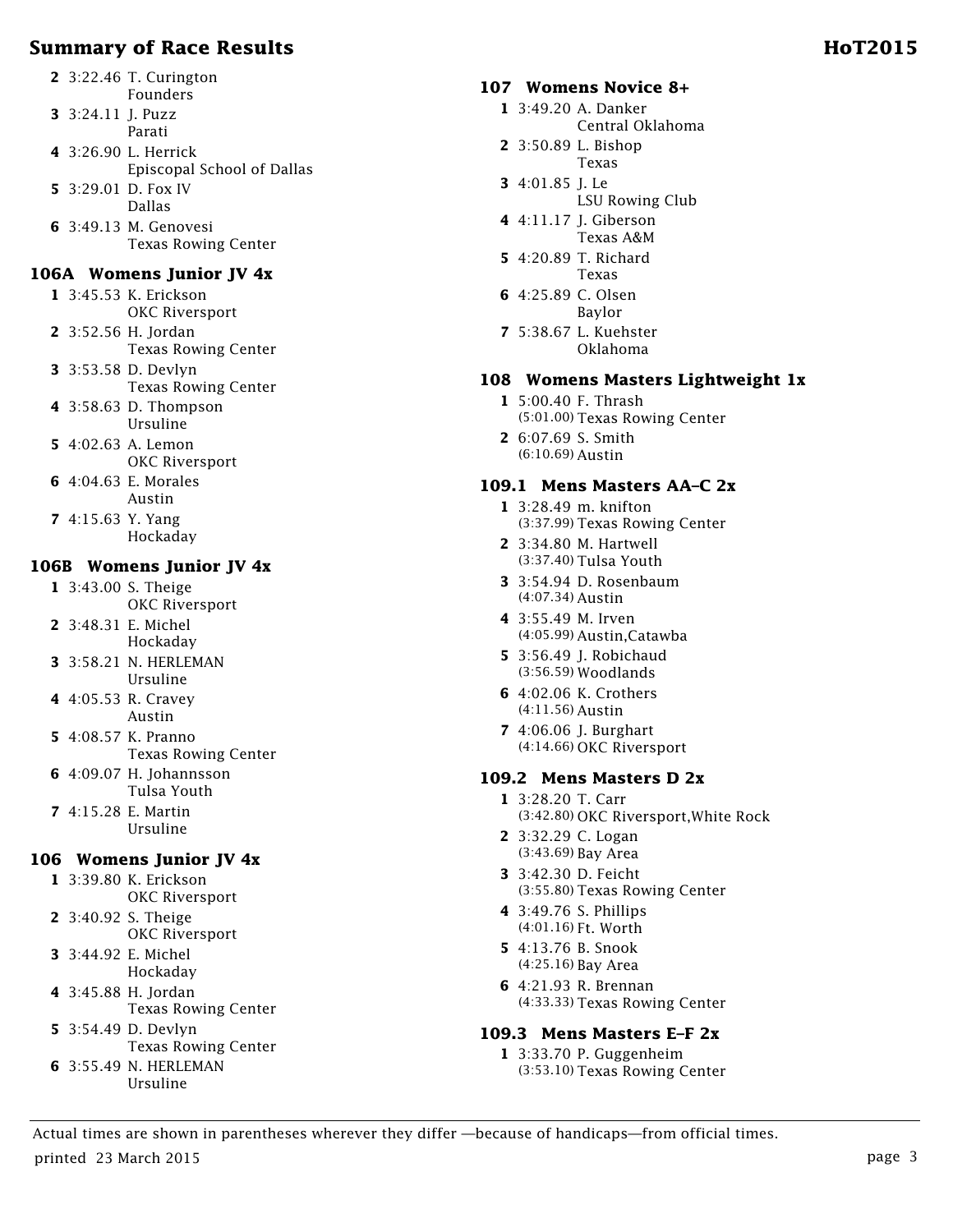- **3** 3:50.95 N. Millard (4:17.45) Bay Area
- **4** 5:04.25 D. Fairhurst (5:26.35) Greater Houston

# **109.4 Mens Masters G–J 2x**

- **1** 3:20.10 R. Weiss (3:51.30) Texas Rowing Center
- **2** 3:30.27 J. Vorhies (4:15.97) Dallas
- **3** 3:54.85 R. Colomo (4:31.15) Ft. Worth
- **4** 4:13.03 J. Arndt (4:52.93) Ft. Worth

#### **110A Womens Junior Novice 4x**

- **1** 3:53.70 L. Brown Parati
- **2** 3:58.85 C. Tong Episcopal School of Dallas
- **3** 4:03.88 S. Gruzen Texas Rowing Center
- **4** 4:13.56 A. Stollenwerck Ursuline
- **5** 4:35.92 M. Crider OKC Riversport
- **6** 4:46.98 I. Vega White Rock Boathouse, Inc.

# **110B Womens Junior Novice 4x**

- **1** 3:50.30 J. Mitterer-Claudet Founders
- **2** 4:18.26 A. Cherry Texas Rowing Center
- **3** 4:21.94 K. Hettrick White Rock
- **4** 4:57.04 A. Garrett OKC Riversport
- **5** 5:13.94 A. Buerk Austin

# **110C Womens Junior Novice 4x**

- **1** 4:01.43 S. Moran Texas Rowing Center **2** 4:03.83 H. Ni'Shuilleabhain
	- Ursuline
- **3** 4:08.87 A. McAffrey OKC Riversport
- **4** 4:18.01 G. Buhaenko Austin
- **5** 4:23.68 I. Arsenault Ursuline
- **6** 4:29.15 M. Terrazas Austin

# **110 Womens Junior Novice 4x**

- **1** 3:42.10 J. Mitterer-Claudet Founders
- **2** 3:47.80 L. Brown Parati
- **3** 3:50.37 C. Tong Episcopal School of Dallas
- **4** 3:56.20 S. Moran Texas Rowing Center
- **5** 4:01.70 H. Ni'Shuilleabhain Ursuline
- **6** 4:12.87 A. Cherry Texas Rowing Center

# **111A Mens Novice 4+**

- **1** 4:01.60 T. Ide
- Baylor **2** 4:04.09 D. DeLa Torre
- Austin
- **3** 4:04.77 L. Stewart OKC Riversport
- **4** 4:13.34 R. Breland LSU Rowing Club
- **5** 4:28.98 A. Duran St. Edwards
- **6** 6:42.23 D. Andrews Texas A&M Galveston

# **111B Mens Novice 4+**

- **1** 3:35.30 Q. Parthasarathy Texas
- **2** 3:37.71 S. Alder Oklahoma
- **3** 3:54.56 C. Andrews Oklahoma
- **4** 3:55.46 A. Ogilvie OKC Riversport
- **5** 4:02.16 W. Stehman Tulsa Youth
- **6** 4:46.86 M. Burditt Texas A&M

# **111 Mens Novice 4+**

- **1** 3:30.10 Q. Parthasarathy Texas
- **2** 3:32.62 S. Alder Oklahoma
- **3** 3:44.09 C. Andrews Oklahoma
- **4** 3:52.45 L. Stewart OKC Riversport
- **5** 3:56.87 D. DeLa Torre Austin
- **6** 4:02.13 T. Ide Baylor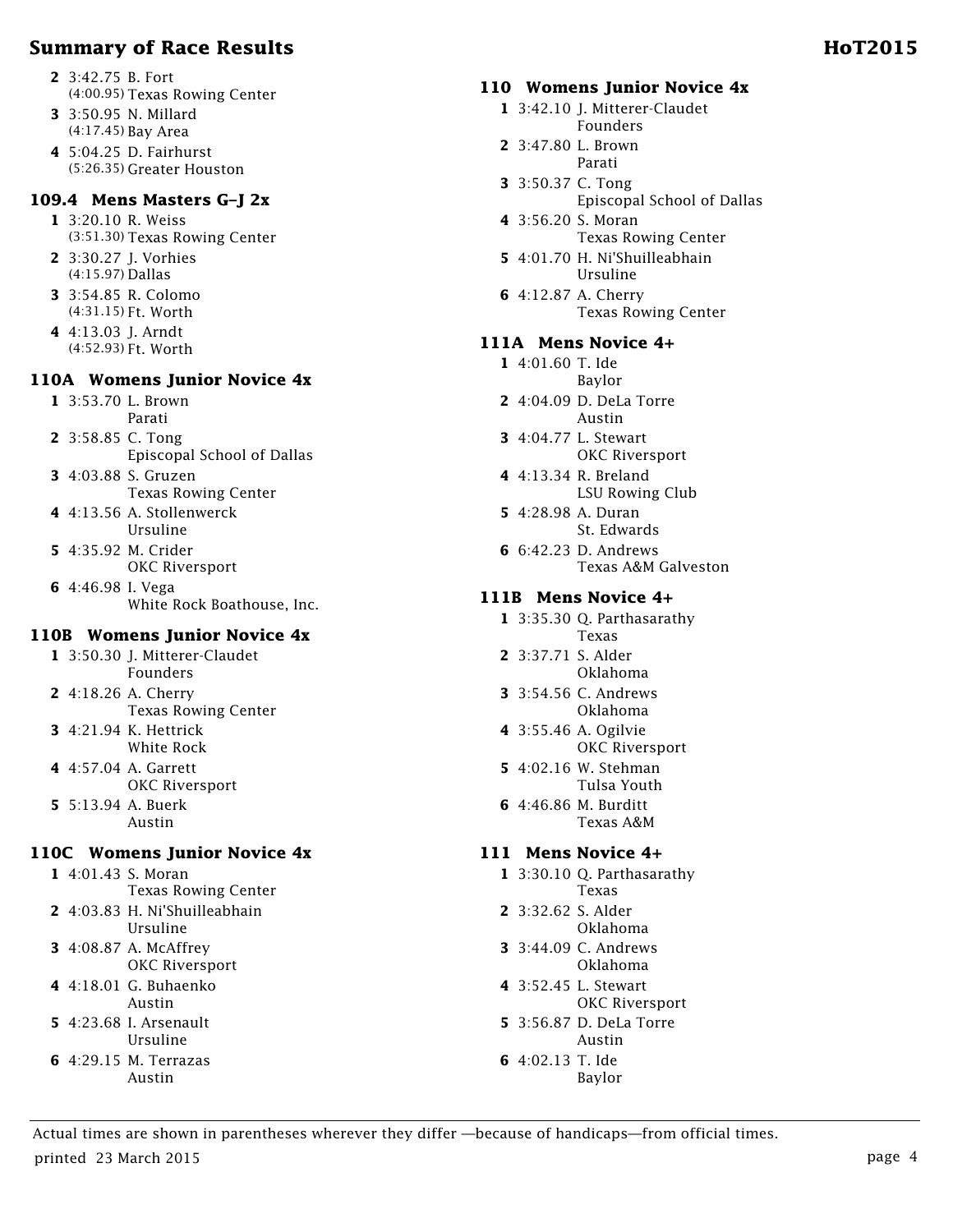# **112A Mens Junior Novice 1x**

- **1** 4:10.25 E. Smith Parati
- **2** 4:28.08 S. Aung Texas Rowing Center
- **3** 4:36.53 J. Tucker
- Bay Area
- **4** 4:47.36 D. Moore OKC Riversport
- **5** 5:13.68 C. Jobe Austin

#### **112B Mens Junior Novice 1x**

**1** 4:08.60 S. Whitaker Woodlands

- **2** 4:19.65 J. Kappil Bay Area
- **3** 4:30.44 G. Bonds
- Texas Rowing Center **4** 4:36.76 S. Prutsman OKC Riversport
- **5** 4:37.32 S. Jefferis Parati
- **6** 4:57.54 G. Buchanan Dallas
- **7** 5:50.86 C. Clark Austin

#### **112C Mens Junior Novice 1x**

**1** 4:21.52 A. Renier Parati

- **2** 4:22.83 P. Larsen Texas Rowing Center
- **3** 5:02.05 P. Powers Woodlands
- **4** 5:09.68 C. Upfield Cambridge
- **5** 5:11.83 J. Charnes Episcopal School of Dallas
- **6** 5:37.50 A. Brunn Austin

# **112 Mens Junior Novice 1x**

**1** 4:06.40 S. Whitaker Woodlands

- **2** 4:10.58 E. Smith Parati
- **3** 4:13.62 A. Renier Parati
- **4** 4:24.58 P. Larsen
- Texas Rowing Center
- **5** 4:27.65 S. Aung
	- Texas Rowing Center
- **6** 5:53.62 J. Kappil Bay Area

#### **113A Womens Junior Varsity 2x**

- **1** 3:54.83 X. Yousey
	- OKC Riversport
- **2** 3:59.93 A. Cantu Dallas
- **3** 4:01.00 T. Toudouze Founders
- **4** 4:20.40 M. Ratakonda Hockaday
- **5** 4:21.93 J. Clardy Episcopal School of Dallas
- **6** 4:25.18 C. Riddle Woodlands

#### **113B Womens Junior Varsity 2x**

- **1** 4:00.80 S. Coleman
	- Texas Rowing Center
- **2** 4:06.40 B. Stuart Ursuline
- **3** 4:06.86 G. Butero Parati
- **4** 4:23.15 G. Krishna Bay Area
- **5** 4:24.99 M. Eversgerd Dallas
- **6** 4:31.90 A. Pineda Woodlands
- **7** 4:48.84 A. Pelic White Rock

#### **113C Womens Junior Varsity 2x**

- **1** 3:59.40 M. Anderson OKC Riversport
- **2** 4:10.24 C. Patterson Ursuline
- **3** 4:10.96 S. White Austin
- **4** 4:12.49 C. Atik Tulsa Youth
- **5** 4:17.43 M. Keane White Rock
- **6** 4:32.53 F. Henderson Hockaday

#### **113 Womens Junior Varsity 2x**

- **1** 3:49.40 X. Yousey OKC Riversport
- **2** 3:51.68 M. Anderson OKC Riversport
- **3** 3:54.43 A. Cantu Dallas
- **4** 3:58.96 S. Coleman Texas Rowing Center
- **5** 4:02.18 B. Stuart Ursuline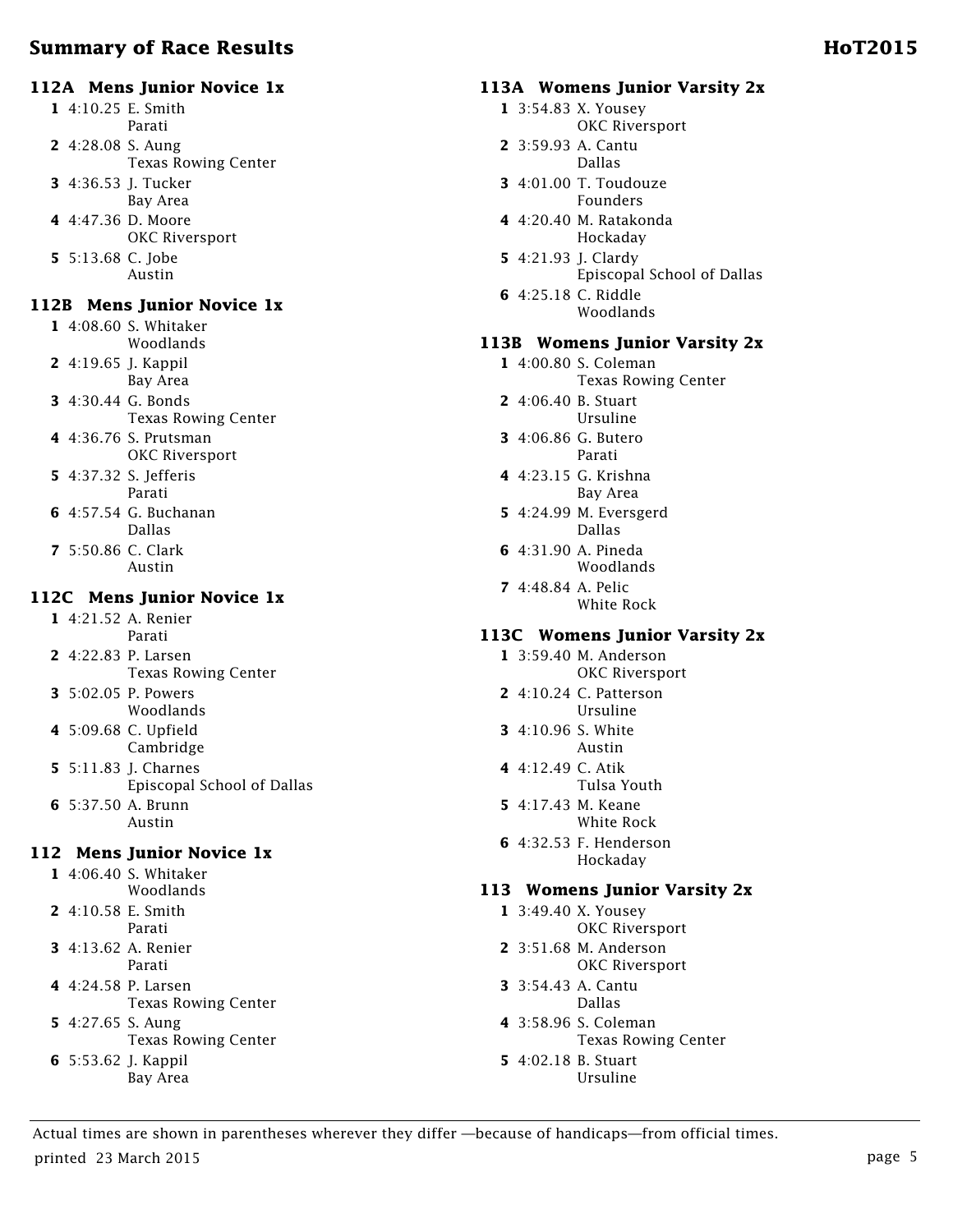**6** 4:08.93 C. Patterson Ursuline

#### **114A Mens Junior JV 4x**

- **1** 3:26.20 J. Hamid-Khani Episcopal School of Dallas
- **2** 3:30.60 P. Notzon
- Texas Rowing Center **3** 3:33.32 N. Haragsim
	- OKC Riversport
- **4** 3:50.60 J. Galant St. Mark's
- **5** 3:54.33 V. Angelini Tulsa Youth

### **114B Mens Junior JV 4x**

- **1** 3:31.50 M. Stroud OKC Riversport
- **2** 3:33.15 C. McWatters
	- St. Mark's
- **3** 3:37.58 G. Olson
- OKC Riversport
- **4** 3:38.97 S. Parmar St. Mark's
- **5** 3:41.40 **I.** Delabano White Rock

#### **114 Mens Junior JV 4x**

- **1** 3:20.70 J. Hamid-Khani Episcopal School of Dallas
- **2** 3:25.42 M. Stroud OKC Riversport
- **3** 3:26.00 P. Notzon Texas Rowing Center
- **4** 3:27.35 C. McWatters St. Mark's
- **5** 3:30.60 N. Haragsim OKC Riversport
- **6** 3:35.78 G. Olson OKC Riversport

#### **115 Womens Open 8+**

- **1** 3:41.10 G. Johnson Austin
- **2** 3:53.10 D. Brandon Texas A&M
- **3** 3:53.75 A. Danker Central Oklahoma
- **4** 3:56.78 E. Kivett
	- St. Edwards
- **5** 4:01.13 K. Banigan Texas A&M Galveston

# **116 Mens Masters Lightweight 1x**

- **1** 3:50.69 J. Nicot
	- (4:13.19) Texas Rowing Center
- **2** 3:53.00 M. Hartwell (3:54.60) Tulsa Youth
- **3** 3:56.01 W. Crawford (4:34.01) Texas Rowing Center

# **117.1 Womens Masters A–B 2x**

- **1** 3:53.70 S. Daniels (3:56.30) Texas Rowing Center
- **2** 4:02.78 S. Dunn (4:06.98) St. Louis,Tulsa
- **3** 4:06.96 P. Lavieri (4:08.36) Texas Rowing Center
- **4** 4:07.71 A. Joyner (4:09.11) Austin
- **5** 4:21.28 K. Schmidt (4:22.98) Texas Rowing Center
- **6** 4:33.10 T. Holland (4:37.30) Austin

# **117.2 Womens Masters C 2x**

- **1** 4:07.50 C. Adams (4:14.50) Texas Rowing Center
- **2** 4:15.20 S. Alexander (4:23.80) Austin
- **3** 4:33.40 K. Whitehead (4:38.90) Greater Houston
- **4** 4:37.13 J. Rogers (4:43.33) Austin
- **5** 4:44.50 J. Spencer (4:54.00) Greater Houston

# **117.3 Womens Masters D–J 2x**

- **1** 3:43.50 K. Elting (3:55.90) Dallas
- **2** 3:48.68 S. Carter (4:10.78) Texas Rowing Center
- **3** 3:56.08 N. Lee (4:14.28) Austin
- **4** 4:07.09 S. Kho (4:19.49) Texas Rowing Center
- **5** 4:24.74 V. Vieiro (4:49.74) Texas Rowing Center
- **6** 4:39.88 H. Clause (4:51.28) Texas Rowing Center
- **7** 4:39.98 T. Zehner (4:58.18) Austin

# **118A Mens Junior Varsity 4x**

- **1** 3:13.90 J. Puzz Parati
- **2** 3:17.32 E. Sloat Austin
- **3** 3:17.71 E. Kersey
- Texas Rowing Center
- **4** 3:19.60 B. McPherson OKC Riversport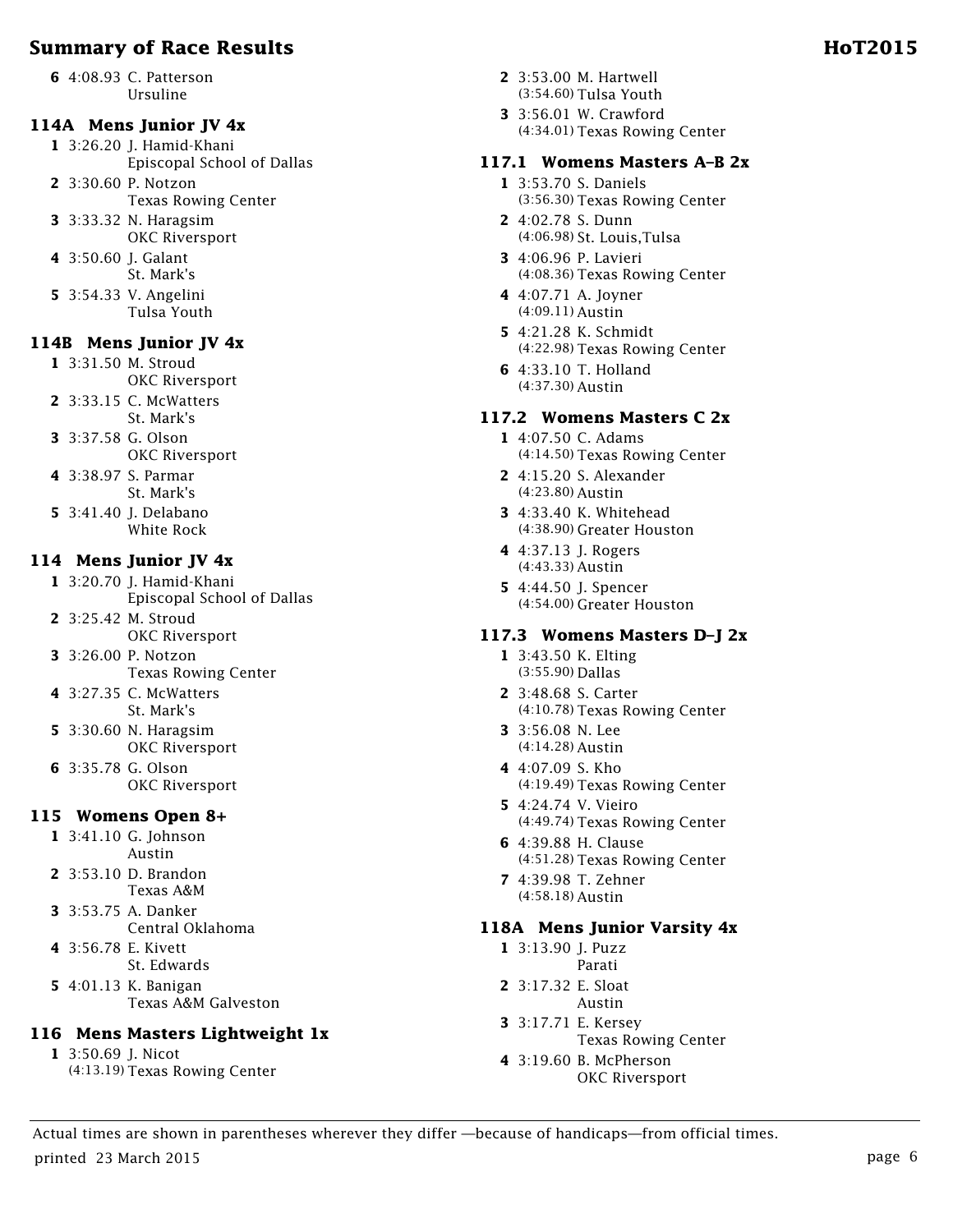- **5** 3:23.85 T. Collins Woodlands
- **6** 3:34.50 S. Ervin
	- Cambridge
- **7** 3:39.03 L. Schula Tulsa Youth

# **118B Mens Junior Varsity 4x**

**1** 3:13.50 J. Stener Episcopal School of Dallas

- **2** 3:19.81 T. Rohrich St. Mark's
- **3** 3:20.54 C. Rock Woodlands
- **4** 3:25.28 A. Newman White Rock
- **5** 3:32.89 D. Dalpedri Parati
- **6** 3:36.64 J. Seely
- Tulsa Youth
- **7** 3:41.50 C. Kennedy Woodlands

# **118 Mens Junior Varsity 4x**

- **1** 3:09.20 J. Stener
	- Episcopal School of Dallas
- **2** 3:13.26 J. Puzz Parati
- **3** 3:19.08 T. Rohrich St. Mark's
- **4** 3:20.33 C. Rock
- Woodlands
- **5** 3:25.65 E. Sloat Austin
- **6** 3:27.08 E. Kersey Texas Rowing Center

# **119A Womens Novice 4+**

- **1** 4:25.30 A. Danker Central Oklahoma
- **2** 4:26.83 J. Giberson
- Texas A&M
- **3** 4:40.36 A. Wang Texas
- **4** 5:00.89 K. Reinis Austin
- **5** 6:38.79 M. Pacheco Texas A&M Galveston

#### **119B Womens Novice 4+**

- **1** 4:12.90 L. Bishop Texas
- **2** 4:15.08 A. Messenger
- Central Oklahoma
- **3** 4:38.65 J. Bommer St. Edwards

**4** 5:16.36 S. Michaels Texas A&M

### **119 Womens Novice 4+**

- **1** 4:07.40 A. Danker Central Oklahoma
- **2** 4:07.77 L. Bishop Texas
- **3** 4:11.19 J. Giberson Texas A&M
- **4** 4:19.74 A. Messenger Central Oklahoma
- **5** 4:28.27 A. Wang Texas
- **6** 4:48.52 J. Bommer St. Edwards

# **120.1 Mens Masters AA–A 1x**

- **1** 3:50.49 D. Schnepp (3:51.39) Austin
- **2** 3:54.79 M. Hartwell (3:56.39) Tulsa Youth
- **3** 4:08.01 D. Quigley (4:08.61) Texas Rowing Center
- **4** 4:12.08 G. Wood (4:13.68) Bay Area
- **5** 4:13.61 **I.** Nordquist (4:14.01) Texas Rowing Center
- **6** 4:54.44 J. Burghart (4:56.04) OKC Riversport

#### **120.2 Mens Masters B 1x**

- **1** 4:03.90 N. Bergenroth (4:08.80) Tulsa Youth
- **2** 4:15.67 M. McKnight (4:18.17) Texas Rowing Center
- **3** 4:20.90 J. Montgomery (4:25.80) Austin

#### **120.3 Mens Masters C–D 1x**

- **1** 3:46.00 T. Carr (3:58.10) White Rock
- **2** 3:54.71 A. Rodriguez (4:05.71) Espana
- **3** 3:55.26 J. Schrick (4:12.16) Woodlands
- **4** 3:58.13 E. Cornet (4:09.13) Austin
- **5** 4:23.86 T. Lutazi (4:39.46) Austin
- **6** 4:31.95 C. Austin (4:38.35) Austin

#### **120.4 Mens Masters E 1x**

**1** 3:35.30 C. Logan (3:57.80) Bay Area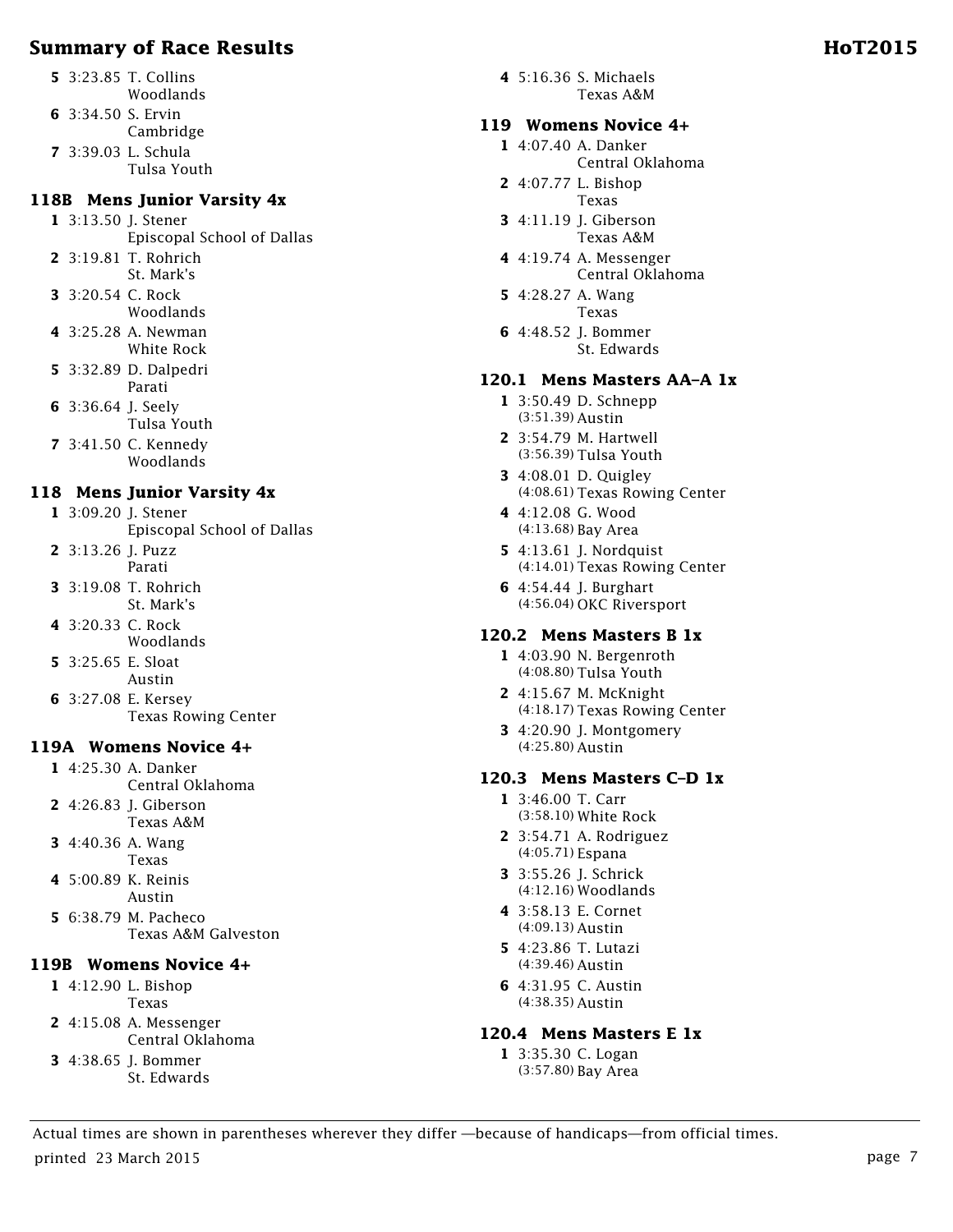- **2** 3:41.48 M. Nash (4:03.98) Woodlands
- **3** 3:57.01 L. Vepstas (4:18.01) Texas Rowing Center
- **4** 4:07.11 K. Adams (4:28.11) OKC Riversport
- **5** 4:12.73 N. Millard (4:38.33) Bay Area

#### **120.5 Mens Masters F–J 1x**

- **1** 3:35.41 J. Vorhies (4:21.61) Dallas
- **2** 3:35.51 M. Morschauser (4:19.61) Dallas
- **3** 3:39.70 R. Lynch (4:10.30) Texas Rowing Center
- **4** 3:43.61 P. Hamner (4:10.81) Dallas
- **5** 3:50.54 A. Rupert (4:17.74) OKC Riversport
- **6** 3:57.61 R. Jones (4:33.71) Bay Area
- **7** 4:04.84 L. Smith (5:17.74) Ft. Worth

#### **121A Womens Junior JV 2x**

- **1** 3:58.60 E. Brenner OKC Riversport
- **2** 4:10.09 E. Michel Hockaday
- **3** 4:16.69 G. Yared Ursuline
- **4** 4:34.58 L. O'Donnell Texas Rowing Center
- **5** 4:47.19 J. Kutnick Austin

#### **121B Womens Junior JV 2x**

- **1** 4:05.70 L. Kline OKC Riversport
- **2** 4:22.39 N. Malik Dallas
- **3** 4:24.04 A. Holm Austin
- **4** 4:26.61 R. Guess Texas Rowing Center
- **5** 4:46.67 S. Villamediana Parati
- **6** 4:54.92 J. Wedell Ursuline

# **121C Womens Junior JV 2x**

**1** 4:02.40 H. Williams Founders **2** 4:09.11 R. McMeekin OKC Riversport

- **3** 4:18.58 A. Schaefer Texas Rowing Center
- **4** 4:26.68 D. Thompson Ursuline
- **5** 4:29.36 A. Spencer Hockaday
- **6** 5:21.15 J. Shafer OKC Riversport

#### **121 Womens Junior JV 2x**

- **1** 3:55.70 E. Brenner OKC Riversport
- **2** 3:59.52 H. Williams Founders
- **3** 4:03.06 R. McMeekin OKC Riversport
- **4** 4:07.70 E. Michel Hockaday
- **5** 4:10.10 L. Kline OKC Riversport
- **6** 4:28.48 N. Malik Dallas

#### **122 Mens Novice 8+**

- **1** 3:35.30 J. Arlan Oklahoma
- **2** 3:41.36 N. Beck Baylor
- **3** 3:48.61 J. Kroon Texas
- **4** 3:58.51 G. Roberson OKC Riversport
- **5** 4:04.83 M. Baldauf Texas A&M
- **6** 4:07.98 E. Jalaff OKC Riversport
- **7** 4:24.94 D. Andrews Texas A&M Galveston

#### **123A Mens Junior Novice 4x**

- **1** 3:48.80 T. Agnew Woodlands
- **2** 3:56.33 R. Cortes OKC Riversport
- **3** 4:21.64 F. Bodwell Austin
- **4** 4:29.61 J. Young Texas Rowing Center
- **5** 4:30.19 R. Hasegawa Tulsa Youth

#### **123B Mens Junior Novice 4x**

- **1** 3:27.56 J. Golden Woodlands
- **2** 3:39.43 A. Renier Parati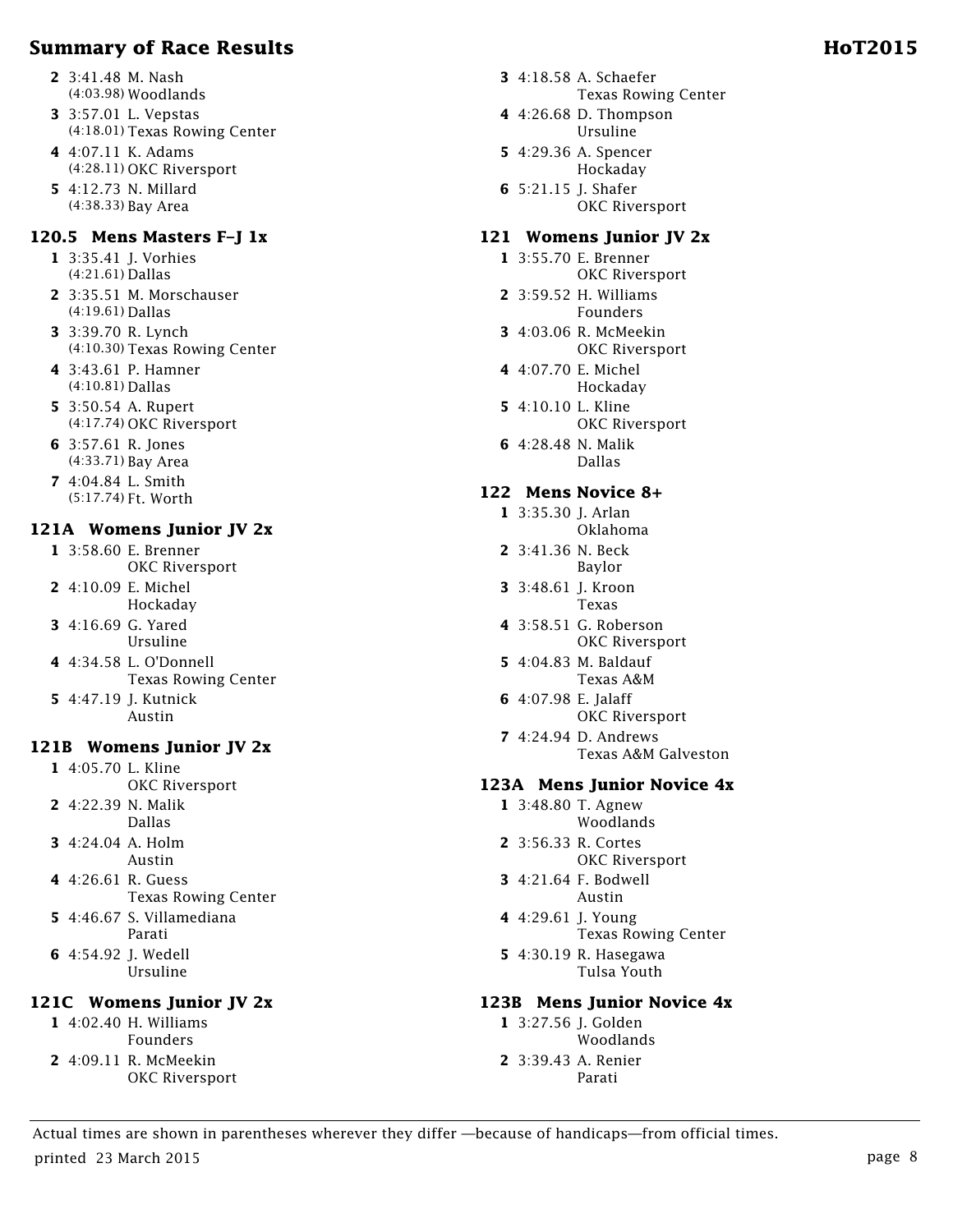- **3** 3:51.62 J. Petroll White Rock
- **4** 3:59.01 L. Stewart
- OKC Riversport **5** 4:07.19 L. Glenn
- Texas Rowing Center

### **123C Mens Junior Novice 4x**

- **1** 3:56.41 L. Warma Parati
- **2** 3:58.77 R. Dykstra OKC Riversport
- **3** 3:59.88 G. Bonds Texas Rowing Center
- **4** 4:05.17 A. Parker Austin
- **5** 4:22.24 D. Ellis White Rock

# **123 Mens Junior Novice 4x**

- **1** 3:26.90 J. Golden Woodlands
- **2** 3:37.03 A. Renier Parati
- **3** 3:42.78 R. Cortes OKC Riversport
- **4** 3:45.74 T. Agnew Woodlands
- **5** 3:47.78 R. Dykstra OKC Riversport
- **6** 3:57.28 L. Warma Parati

# **124A Mens Junior 4+**

- **1** 3:37.40 M. Stroud OKC Riversport
- **2** 3:41.38 S. Maguire Austin
- **3** 3:42.34 A. Pohl Tulsa Youth
- **4** 3:47.88 B. McPherson OKC Riversport
- **5** 3:49.43 B. Griffin White Rock
- **6** 4:05.68 J. Holdsworth Woodlands

# **124B Mens Junior 4+**

- **1** 3:30.80 M. Genovesi Texas Rowing Center
- **2** 3:32.94 J. Seely
- Tulsa Youth
- **3** 3:33.06 B. Gibbs
	- OKC Riversport
- **4** 3:33.90 A. Newman White Rock
- **5** 3:37.58 A. Parker OKC Riversport
- **6** 3:47.83 E. Sloat Austin

### **124 Mens Junior 4+**

- **1** 3:26.60 B. Gibbs OKC Riversport
- **2** 3:28.66 M. Stroud OKC Riversport
- **3** 3:29.41 S. Maguire Austin
- **4** 3:30.83 J. Seely Tulsa Youth
- **5** 3:31.26 M. Genovesi Texas Rowing Center
- **6** 3:41.16 A. Pohl Tulsa Youth

### **125A Womens Junior Novice 1x**

- **1** 4:36.50 H. Sipes Founders
- **2** 4:43.92 K. Dolan Parati
- **3** 4:59.81 T. Martin Ursuline
- **4** 5:02.14 D. Childs Texas Rowing Center
- **5** 5:12.09 A. Huerta Woodlands
- **6** 5:52.39 S. McMahan Tulsa Youth

#### **125B Womens Junior Novice 1x**

- **1** 4:37.40 L. Brown Parati
- **2** 4:50.46 C. Ferguson Founders
- **3** 4:56.74 G. Krishna Bay Area
- **4** 5:05.56 M. Martin Dallas
- **5** 5:09.88 K. Codd Ursuline
- **6** 5:25.24 A. Hricik Texas Rowing Center

#### **125C Womens Junior Novice 1x**

- **1** 4:38.53 A. Glasgow Founders
- **2** 4:55.09 M. Dial
	- Woodlands
- **3** 4:55.76 E. Pharr Parati
- **4** 4:57.63 M. Barchas Texas Rowing Center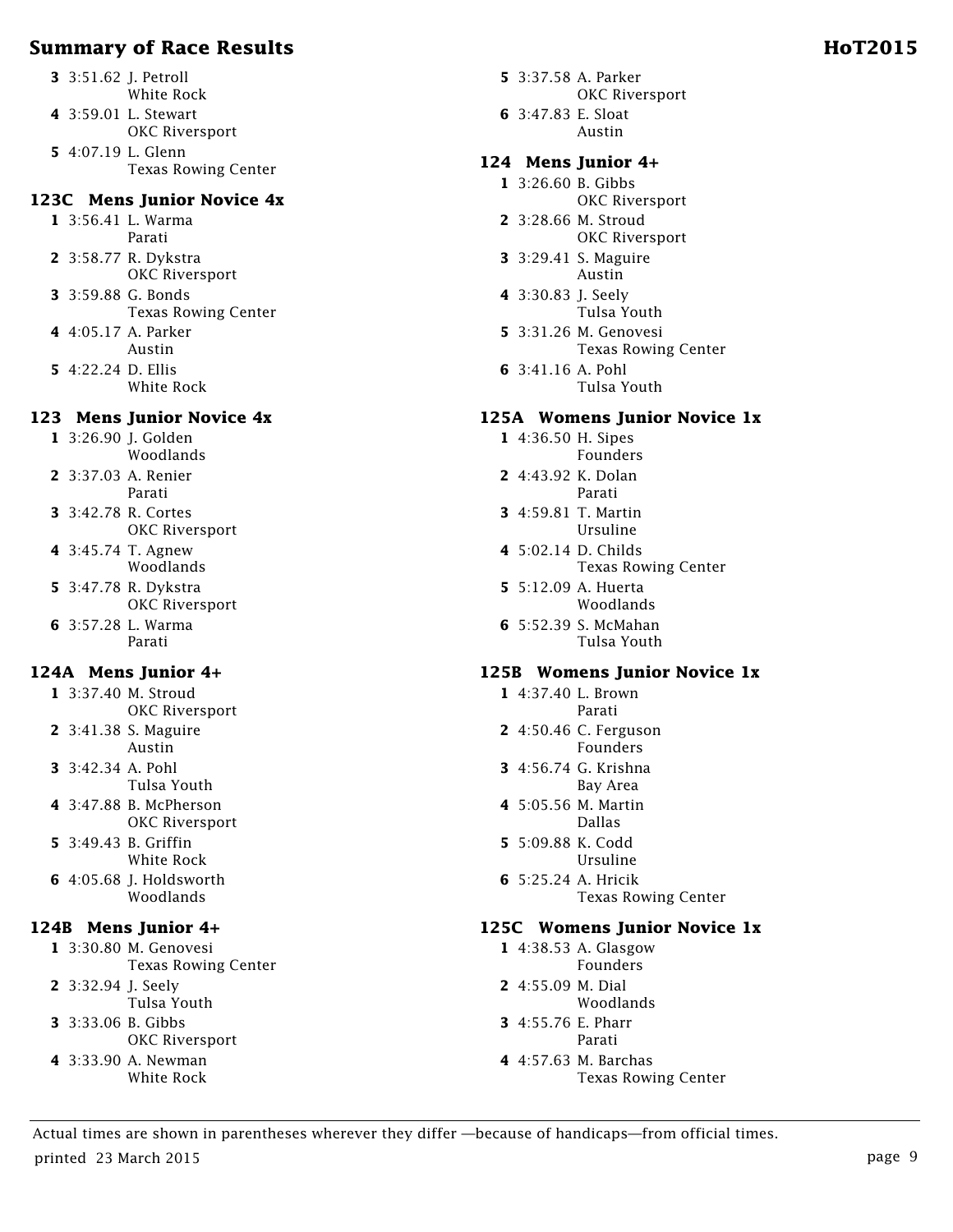**5** 5:17.16 H. Hammond Tulsa Youth

#### **125 Womens Junior Novice 1x**

- **1** 4:28.40 A. Glasgow Founders
- **2** 4:30.55 L. Brown
- Parati **3** 4:32.37 H. Sipes
- Founders
- **4** 4:33.65 M. Dial Woodlands
- **5** 4:43.30 K. Dolan Parati
- **6** 4:45.87 C. Ferguson Founders

### **126 Mens Open 2–**

- **1** 3:34.40 B. Stewart Austin
- **2** 3:37.70 J. Akins Texas
- **3** 3:45.02 S. Bolton Texas Rowing Center
- **4** 3:52.70 P. Guggenheim Texas Rowing Center
- **5** 3:58.56 K. Moore Bay Area
- **6** 4:27.63 M. Denman St. Edwards

#### **127 Mens Masters 2– Hugh Perry Memorial**

- **1** 3:29.05 M. Watts (4:01.45) Texas Rowing Center
- **2** 3:40.40 s. forrest (3:47.60) Texas Rowing Center

#### **128A Womens Junior 4+**

- **1** 3:49.10 S. Ondak
	- OKC Riversport
- **2** 3:55.66 C. Carlander Texas Rowing Center
- **3** 3:59.38 G. Malerba Austin
- **4** 4:00.27 M. Gibbons Tulsa Youth
- **5** 4:04.19 S. Wright White Rock
- **6** 4:06.19 M. Epps OKC Riversport
- **7** 4:18.66 H. Jordan Texas Rowing Center

# **128B Womens Junior 4+**

**1** 3:43.30 X. Yousey OKC Riversport

- **2** 3:44.48 E. Buescher Austin
- **3** 3:55.50 C. Childs Texas Rowing Center
- **4** 3:56.65 R. Stewart-Maddox Tulsa Youth
- **5** 4:17.83 E. Turner OKC Riversport
- **6** 4:19.50 C. Riddle Woodlands
- **7** 4:34.68 O. Reynolds Tulsa Youth

#### **128 Womens Junior 4+**

- **1** 3:41.10 E. Buescher Austin
- **2** 3:42.44 S. Ondak
	- OKC Riversport
- **3** 3:44.04 X. Yousey OKC Riversport
- **4** 3:54.94 C. Carlander Texas Rowing Center
- **5** 3:59.15 G. Malerba Austin
- **6** 4:02.79 C. Childs Texas Rowing Center

#### **129.1 Mixed Masters A–C 4x**

- **1** 3:29.12 R. Schiller (3:30.42) Austin
- **2** 3:29.15 T. Carr (3:37.15) OKC Riversport,St. Louis,Tulsa,White Rock
- **3** 3:32.58 D. Lafferty (3:34.98) Texas Rowing Center
- **4** 3:44.48 D. Rosenbaum (3:50.98) Austin,Catawba
- **5** 3:45.03 D. Niswonger (3:46.33) Austin
- **6** 4:02.88 E. Bell (4:03.08) Austin

#### **129.2 Mixed Masters D 4x**

- **1** 3:39.00 K. Wilson (3:50.50) Texas Rowing Center
- **2** 3:48.94 T. Ponson (4:00.44) Texas Rowing Center
- **3** 3:55.02 B. Snook (4:08.52) Bay Area
- **4** 4:08.16 D. Kerth (4:22.76) Austin
- **5** 4:09.26 G. Knight (4:21.76) Greater Houston

#### **129.3 Mixed Masters E–J 4x**

**1** 3:24.90 M. Morschauser (3:46.70) Dallas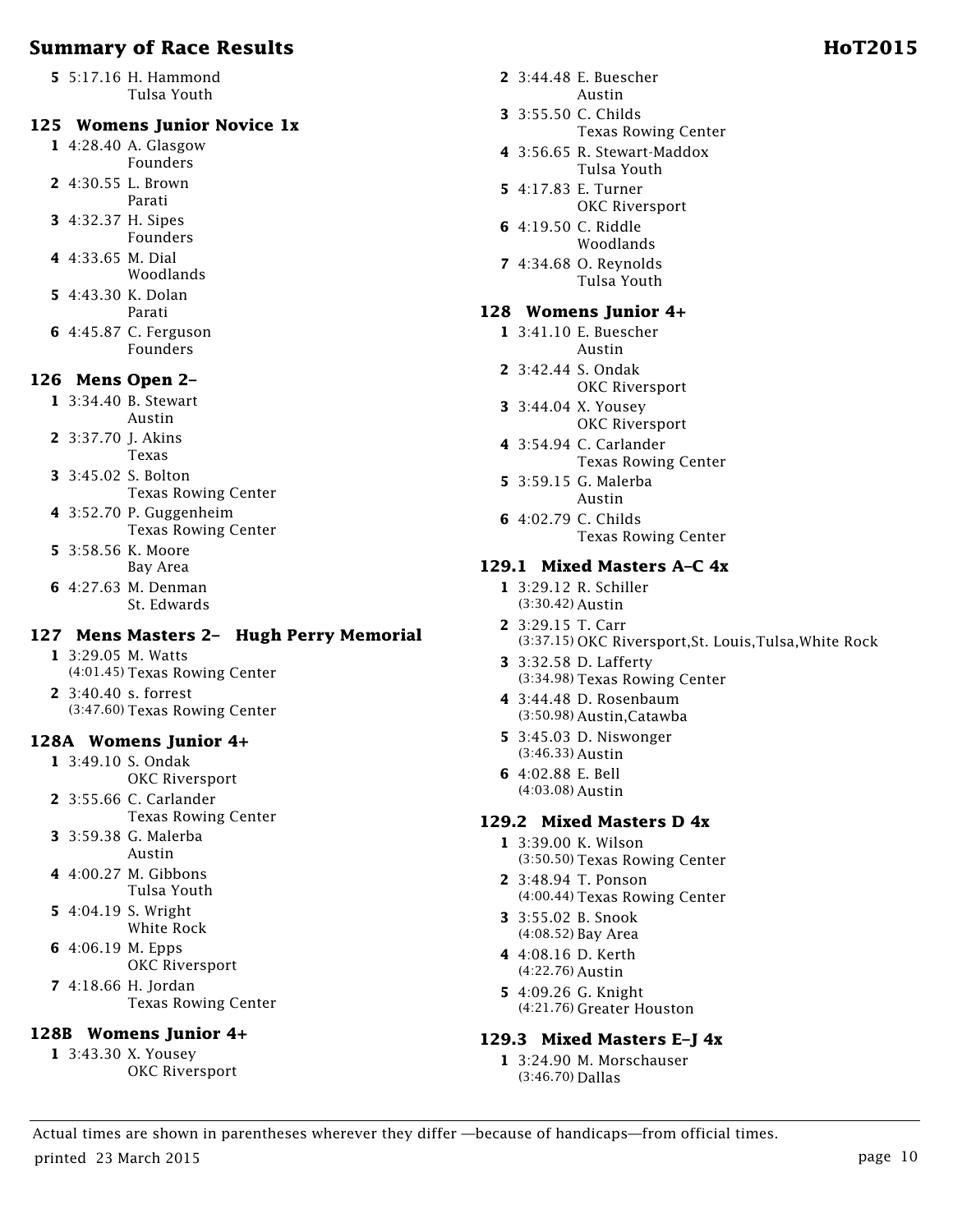- **2** 3:25.25 P. Hamner (3:48.35) Dallas
- **3** 3:30.68 S. Carter (3:49.88) Texas Rowing Center
- **4** 3:31.05 C. Haenni (3:59.95) Texas Rowing Center
- **5** 3:51.12 D. Simmer (4:20.02) Austin
- **6** 4:05.65 J. Riley (4:24.85) Texas Rowing Center

#### **130 Mixed Novice 8+**

- **1** 3:42.60 N. Myers Oklahoma
- **2** 3:43.96 R. Ransom Texas
- **3** 3:58.46 M. Gradek St. Edwards
- **4** 4:10.07 C. Rosas-Grillet Austin
- **5** 4:21.68 J. Nguyen Oklahoma
- **6** 4:25.25 C. King LSU Rowing Club
- **7** 4:31.25 D. Andrews Texas A&M Galveston

#### **131 Womens Open 2–**

**1** 4:25.80 E. Kivett St. Edwards

#### **132 Womens Masters 2–**

- **1** 4:07.61 R. Fitlow (4:30.11) Texas Rowing Center
- **2** 4:12.50 k. stowe Texas Rowing Center
- **3** 4:12.71 B. Findley (4:27.11) Austin
- **4** 4:28.03 j. taubel (4:32.93) St. Louis,Tulsa

# **133 Men/Women Adaptive 1x**

- **1** 5:20.10 M. Wright Texas Rowing for All **2** 6:09.10 K. Cullers
- Texas Rowing for All

#### **135 Womens Adaptive 2x**

**1** 5:35.90 b. Bratton Texas Rowing for All

# **201A Womens Junior Novice 2x**

- **1** 4:24.50 S. Termeer Austin **2** 4:31.22 T. Martin Ursuline **3** 4:44.37 S. Moran
- Texas Rowing Center
- **4** 4:46.20 I. Harrington Episcopal School of Dallas
- **5** 4:54.25 J. Tahmassebi OKC Riversport
- **6** 5:03.55 S. Villamediana Parati

# **201B Womens Junior Novice 2x**

- **1** 4:17.70 M. Prator Parati
- **2** 4:21.76 C. Tong Episcopal School of Dallas
- **3** 4:27.51 H. Sipes Founders
- **4** 4:43.28 G. Whitworth Austin
- **5** 4:53.61 G. McCormack Ursuline
- **6** 5:01.26 L. Harris Texas Rowing Center

#### **201C Womens Junior Novice 2x**

- **1** 4:06.21 J. Mitterer-Claudet Founders
- **2** 4:27.43 M. Dial Woodlands
- **3** 4:31.68 J. Grim
	- Texas Rowing Center
- **4** 4:37.27 A. Stollenwerck Ursuline
- **5** 5:03.58 A. Williams Austin
- **6** 5:45.71 M. Crider OKC Riversport

#### **201 Womens Junior Novice 2x**

- **1** 3:57.40 J. Mitterer-Claudet Founders
- **2** 4:06.87 M. Prator Parati
- **3** 4:11.84 C. Tong
	- Episcopal School of Dallas
- **4** 4:17.62 T. Martin Ursuline
- **5** 4:28.70 M. Dial Woodlands
- **6** 4:34.59 S. Termeer Austin

#### **202 Mens Junior 8+**

- **1** 2:59.40 M. Morlan OKC Riversport
- **2** 3:06.36 M. Stroud OKC Riversport
- **3** 3:09.33 B. Peck Austin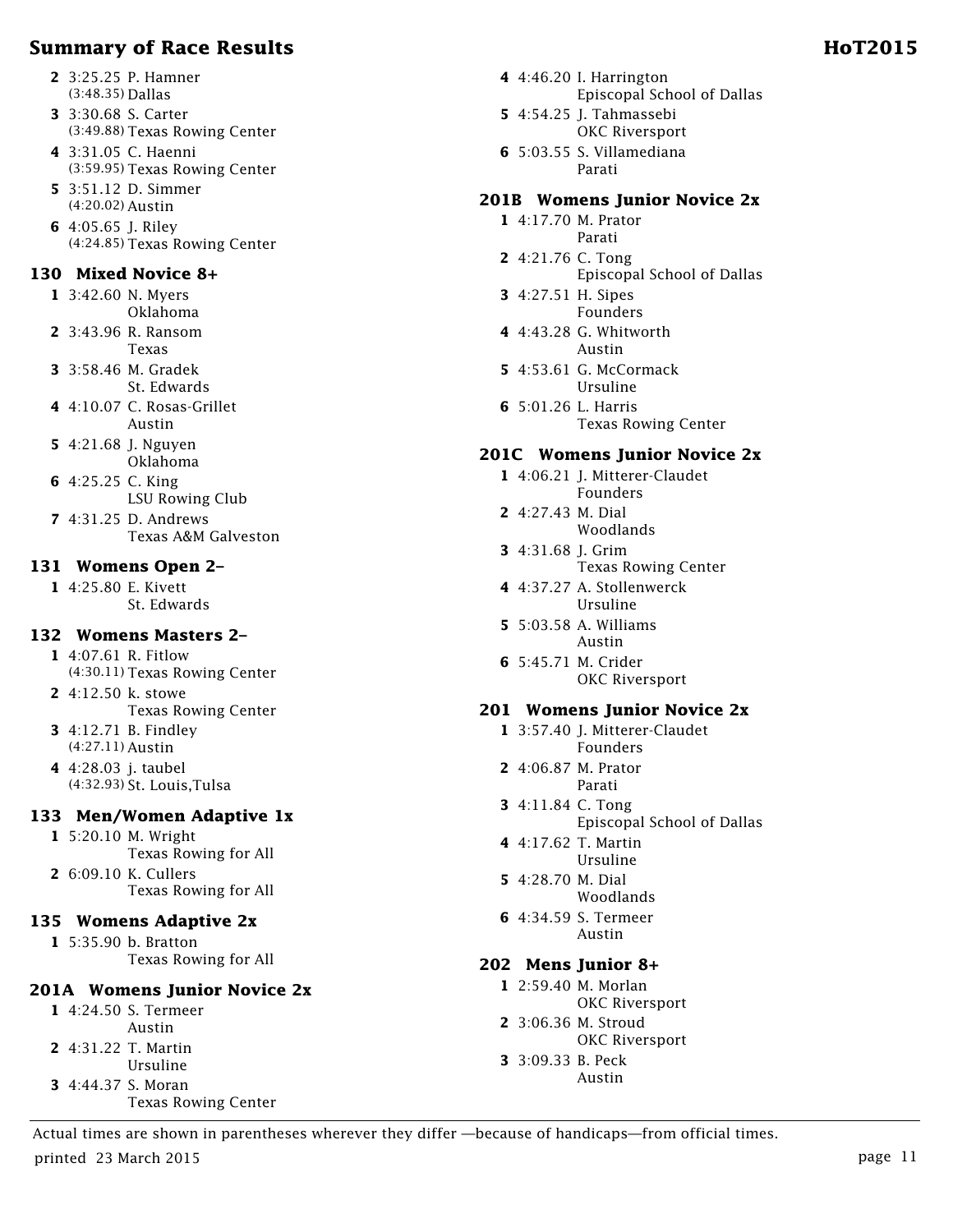- **4** 3:11.33 G. Hendrix Texas Rowing Center
- **5** 3:16.86 A. Newman White Rock
- **6** 3:22.86 B. McPherson OKC Riversport
- **7** 3:32.04 J. Grzywacz Tulsa Youth

### **203 Mens Open 4x**

**1** 3:19.40 m. knifton Texas Rowing Center

- **2** 3:32.63 R. Toto
	- Texas Crew
- **3** 3:33.60 M. Caporrella Austin

#### **204 Womens Open 1x**

- **1** 5:24.09 S. Gribbons Bay Area
- **2** 4:33.22 K. Wilson Texas Rowing Center
- **3** 4:43.90 S. Carter Texas Rowing Center
- **4** 4:54.15 L. Matthews Ft. Worth
- **5** 5:03.40 E. Niswonger Austin
- **6** 5:13.15 L. Bowers Ft. Worth
- **7** 4:14.30 N. Goad Austin

# **205A Mens Junior Novice 2x**

**1** 3:56.77 T. Agnew Woodlands **2** 4:14.41 B. Leff

- Texas Rowing Center
- **3** 4:37.30 R. Hasegawa Tulsa Youth

# **205B Mens Junior Novice 2x**

- **1** 3:53.00 S. Whitaker Woodlands
- **2** 4:00.91 S. Prutsman OKC Riversport
- **3** 4:13.73 A. Parker Austin
- **4** 4:23.06 S. Warma Parati
- **5** 4:59.34 J. Young Texas Rowing Center
- **6** 5:12.95 B. Cooper
	- Tulsa Youth

### **205C Mens Junior Novice 2x**

- **1** 3:48.50 A. Renier Parati
- **2** 4:07.87 J. Kappil Bay Area **3** 4:15.01 L. Glenn
- Texas Rowing Center
- **4** 4:20.01 A. Ogilvie OKC Riversport
- **5** 4:55.01 C. Clark Austin
- **6** 4:59.19 P. Powers Woodlands

#### **205 Mens Junior Novice 2x**

- **1** 3:39.63 A. Renier Parati
- **2** 3:44.56 S. Whitaker Woodlands
- **3** 3:47.66 T. Agnew Woodlands
- **4** 3:54.16 S. Prutsman OKC Riversport
- **5** 3:57.91 H. Bodwell Austin
- **6** 3:58.31 J. Kappil Bay Area
- **7** 4:01.11 B. Leff Texas Rowing Center

# **206A Womens Junior 8+**

- **1** 3:25.60 S. Ondak OKC Riversport
- **2** 3:30.48 G. Malerba Austin
- **3** 3:42.81 S. Amstutz Texas Rowing Center
- **4** 3:53.59 M. Keane White Rock

# **206B Womens Junior 8+**

- **1** 3:31.30 A. Sewell OKC Riversport
- **2** 3:34.92 P. Ayres Texas Rowing Center
- **3** 3:36.40 M. Gibbons Tulsa Youth
- **4** 3:42.77 A. Fall
- OKC Riversport

# **206 Womens Junior 8+**

- **1** 3:20.20 S. Ondak OKC Riversport
- **2** 3:25.08 A. Sewell OKC Riversport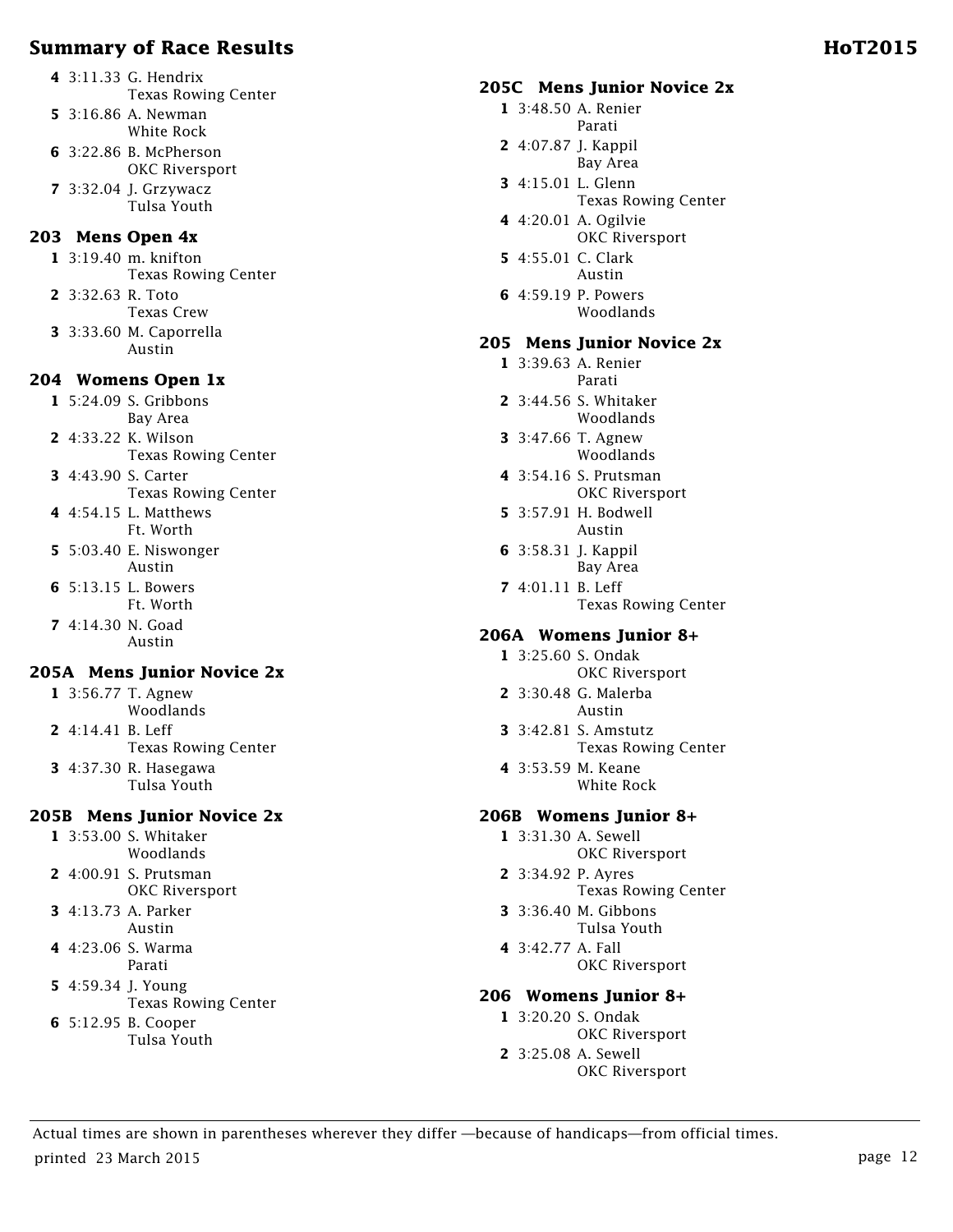- Texas Rowing Center **4** 3:25.92 M. Gibbons
- Tulsa Youth
- **5** 3:35.36 G. Malerba Austin
- **6** 3:37.97 S. Amstutz Texas Rowing Center

#### **207 Mens Junior Lightweight 4+**

- **1** 3:27.20 B. Gibbs
- OKC Riversport **2** 3:30.70 C. Antonacci
- Tulsa Youth **3** 3:35.49 C. Hayden
- Woodlands
- **4** 3:35.78 J. Cole OKC Riversport
- **5** 3:50.78 G. Ting OKC Riversport

### **208 Mens Lightweight 1x**

- **1** 3:53.60 M. Hartwell Tulsa Youth
- **2** 4:00.91 S. Moore Texas
- **3** 4:20.70 R. Ransom Texas
- **4** 4:27.09 S. Mapa Texas

#### **209.1 Mixed Masters A 2x**

- **1** 3:49.20 A. Joyner (3:49.70) Austin
- **2** 3:50.48 S. Gribbons Bay Area
- **3** 4:30.85 G. Wilt (4:31.15) Bay Area

#### **209.2 Mixed Masters B 2x**

- **1** 4:16.80 S. Phillips (4:21.00) Ft. Worth
- **2** 4:26.61 T. Ponson (4:30.81) Texas Rowing Center
- **3** 4:39.05 C. Ferina (4:43.25) Texas Rowing Center

# **209.3 Mixed Masters C–E 2x**

- **1** 3:37.40 P. Hamner (3:54.30) Dallas
- **2** 3:52.54 S. Bolton (3:59.54) Texas Rowing Center
- **3** 4:15.07 C. Johnston (4:27.47) Texas Rowing Center
- **4** 4:15.09 S. Newcomb (4:33.29) Bay Area

**5** 5:12.39 D. Fairhurst (5:23.79) Greater Houston

# **209.4 Mixed Masters F–J 2x**

- **1** 3:36.00 M. Morschauser (3:59.50) Dallas
- **2** 3:40.28 R. Weiss (4:14.88) Texas Rowing Center
- **3** 3:55.19 G. Knight (4:18.69) Greater Houston
- **4** 4:03.16 V. Vieiro (4:29.66) Texas Rowing Center

# **210A Womens Junior Novice 8+**

- **1** 3:50.30 K. Pennington Austin
- **2** 4:01.58 O. Reynolds Tulsa Youth
- **3** 4:06.55 A. McAffrey OKC Riversport
- **4** 4:30.20 S. Taylor OKC Riversport

# **210B Womens Junior Novice 8+**

- **1** 3:47.50 S. Gruzen Texas Rowing Center
- **2** 3:58.74 A. Hyles OKC Riversport
- **3** 3:59.31 I. Albert White Rock
- **4** 4:24.03 M. Terrazas Austin

# **210 Womens Junior Novice 8+**

- **1** 3:39.90 A. McAffrey OKC Riversport
- **2** 3:43.63 S. Gruzen
	- Texas Rowing Center
- **3** 3:50.28 K. Pennington Austin
- **4** 3:50.63 A. Hyles OKC Riversport
- **5** 3:58.38 I. Albert White Rock
- **6** 4:02.53 O. Reynolds Tulsa Youth
- **7** 4:15.46 C. Allison Texas Rowing Center

# **211 Womens Open 4x**

- **1** 3:40.06 V. Scheer
- Texas Rowing Center
- **2** 3:45.33 R. Berman Austin
- **3** 3:49.58 P. Lavieri Texas Rowing Center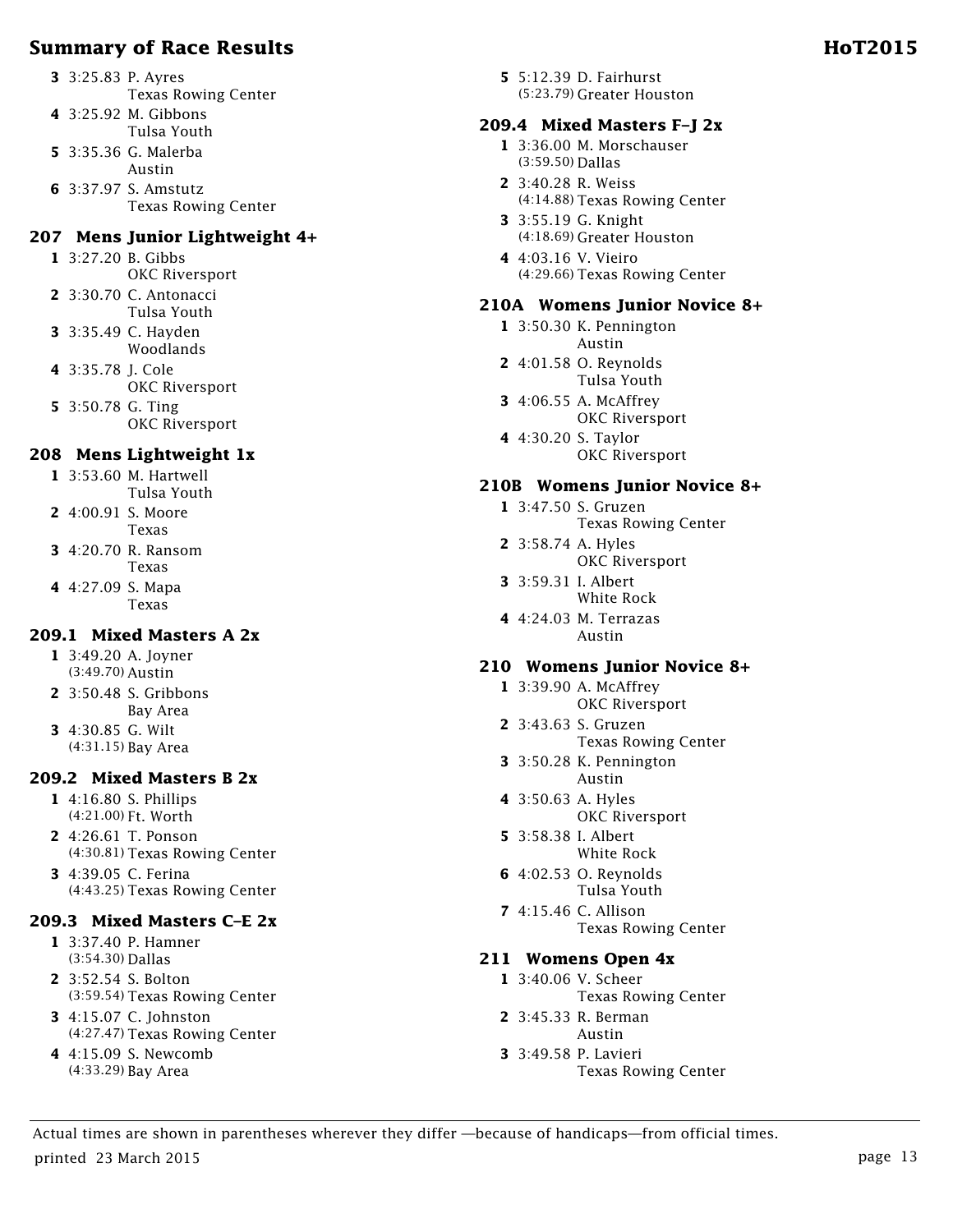- **4** 3:55.55 E. Wood
- Bay Area
- **5** 4:02.55 P. Lim
	- Texas Rowing Center
- **6** 4:10.98 G. Finneran Texas

### **212A Mens Junior Rec 1x**

- **1** 4:49.70 F. Casero Dallas
- **2** 5:16.14 J. Young Texas Rowing Center
- **3** 5:26.21 B. Cooper
	- Tulsa Youth
- **4** 5:40.61 A. Kahn OKC Riversport

### **212B Mens Junior Rec 1x**

- **1** 4:52.00 D. Relland OKC Riversport
- **2** 4:59.08 J. Buxton OKC Riversport

#### **212 Mens Junior Rec 1x**

- **1** 4:37.60 F. Casero Dallas
- **2** 4:48.32 D. Relland OKC Riversport
- **3** 4:52.29 J. Buxton OKC Riversport
- **4** 5:21.04 B. Cooper Tulsa Youth
- **5** 5:34.32 J. Young Texas Rowing Center

# **213A Womens Junior Lightweight 2x**

- **1** 4:00.15 E. Jenevein
- Episcopal School of Dallas
- **2** 4:12.06 B. Stuart
- Ursuline **3** 4:15.83 H. Hansen
- Texas Rowing Center
- **4** 4:18.31 A. Fall OKC Riversport
- **5** 4:19.13 H. Johannsson Tulsa Youth
- **6** 4:29.13 S. Tyson Austin

# **213B Womens Junior Lightweight 2x**

- **1** 3:57.40 K. DeSantis
- Founders
- **2** 4:07.44 L. Brown Parati
	-
- **3** 4:23.08 A. Lemon OKC Riversport
- **4** 4:28.44 M. Wood Ursuline **5** 4:34.08 S. South
	- Texas Rowing Center

### **213C Womens Junior Lightweight 2x**

- **1** 4:01.70 M. Rao
	- Texas Rowing Center
- **2** 4:01.98 E. Royal Founders
- **3** 4:12.44 M. Gibbons Tulsa Youth
- **4** 4:21.98 H. Ni'Shuilleabhain Ursuline
- **5** 4:26.01 N. Malik Dallas
- **6** 4:31.88 N. Norman White Rock

### **213 Womens Junior Lightweight 2x**

- **1** 3:53.00 K. DeSantis Founders
- **2** 3:53.97 E. Jenevein Episcopal School of Dallas
- **3** 3:55.97 M. Rao Texas Rowing Center
- **4** 3:58.61 E. Royal Founders
- **5** 4:02.53 L. Brown Parati
- **6** 4:09.25 B. Stuart Ursuline

#### **214 Mens Masters 8+**

- **1** 3:01.80 K. Shalabi (3:14.30) Texas Rowing Center
- **2** 3:10.57 A. Khalil (3:17.07) Texas Rowing Center
- **3** 3:20.35 A. West (3:23.75) Austin

#### **215A Mens Junior Novice 4+**

- **1** 3:47.20 J. Golden Woodlands
- **2** 3:50.75 A. Parker Austin
- **3** 3:53.03 W. bundrant Texas Rowing Center
- **4** 3:57.89 G. Heinen OKC Riversport
- **5** 4:07.88 C. Gonzales Tulsa Youth
- **6** 4:33.88 S. Aung Texas Rowing Center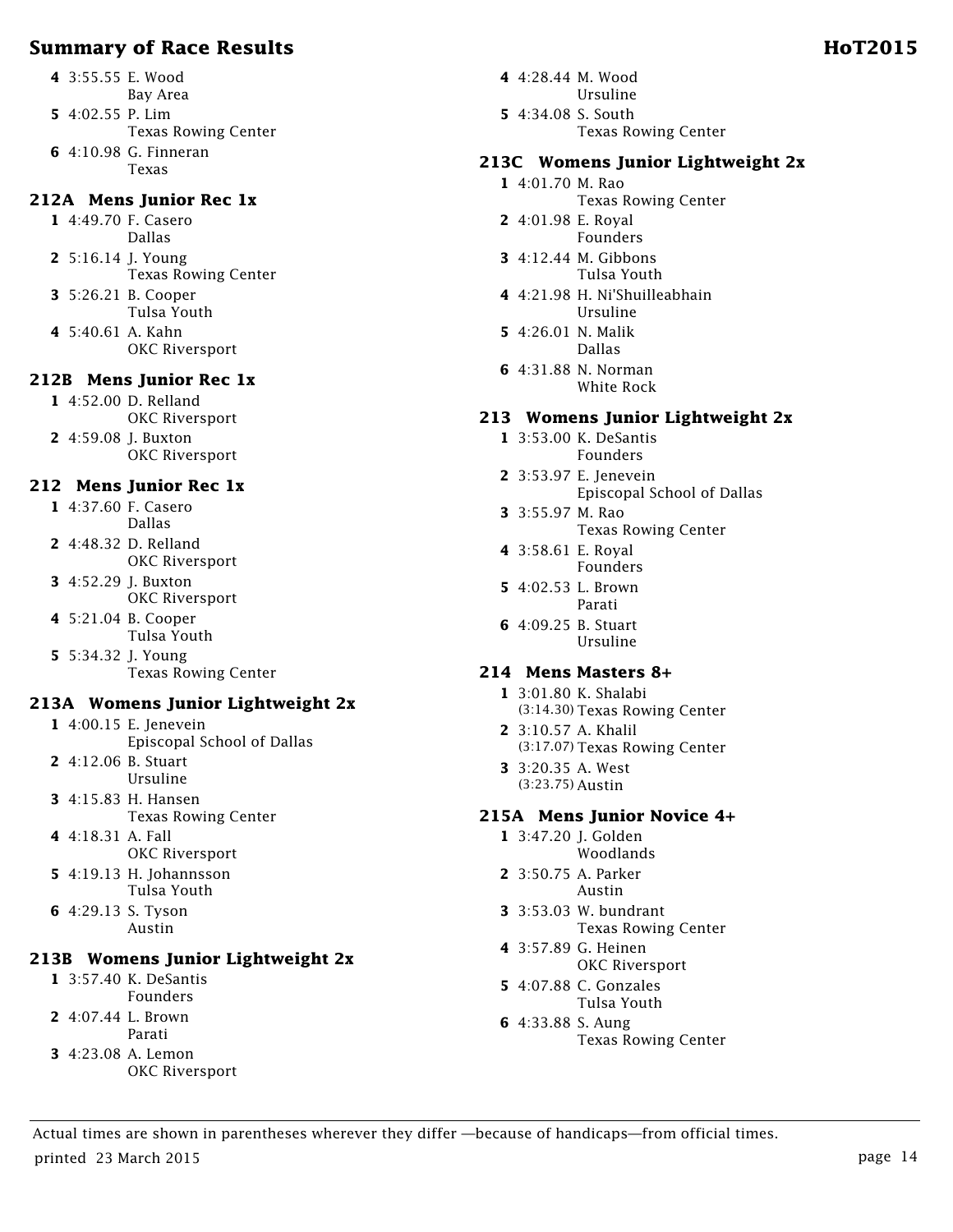#### **215B Mens Junior Novice 4+**

- **1** 3:51.50 P. Larsen Texas Rowing Center **2** 3:55.02 D. Serven OKC Riversport
- **3** 4:02.20 K. Langer OKC Riversport
- **4** 4:10.49 F. Bodwell
- Austin **5** 4:13.08 J. Petroll
- White Rock

#### **215 Mens Junior Novice 4+**

- **1** 3:41.20 P. Larsen Texas Rowing Center
- **2** 3:44.78 J. Golden
- Woodlands **3** 3:48.06 W. bundrant Texas Rowing Center
- **4** 3:49.88 A. Parker Austin
- **5** 3:50.31 K. Langer OKC Riversport
- **6** 3:56.17 D. Serven OKC Riversport

#### **216A Womens Junior 1x**

- **1** 4:31.10 R. Stewart-Maddox Tulsa Youth
- **2** 4:32.04 S. Criswell Austin
- **3** 4:33.61 G. Butero Parati
- **4** 4:41.12 M. Keane White Rock
- **5** 4:41.97 F. Antley Bay Area
- **6** 4:48.73 H. Jordan Texas Rowing Center
- **7** 4:56.29 A. Pineda Woodlands

#### **216B Womens Junior 1x**

- **1** 4:24.50 A. Smith Parati
- **2** 4:29.65 T. Toudouze Founders
- **3** 4:31.08 L. Karam Ursuline
- **4** 4:38.59 A. Bandarpalle Dallas
- **5** 4:53.25 C. Childs
	- Texas Rowing Center
- **6** 5:00.90 A. Holm Austin

**7** 5:10.00 C. Dixon Woodlands

#### **216C Womens Junior 1x**

- **1** 4:14.50 X. Yousey OKC Riversport
	- **2** 4:24.81 K. daughtery Dallas
	- **3** 4:35.08 M. Shook Austin
	- **4** 4:36.24 P. Ayres Texas Rowing Center
	- **5** 4:44.98 C. Hall Woodlands
	- **6** 4:58.14 C. Castro Parati

#### **216 Womens Junior 1x**

- **1** 4:08.10 X. Yousey OKC Riversport
- **2** 4:14.03 K. daughtery Dallas
- **3** 4:17.13 A. Smith Parati
- **4** 4:20.78 T. Toudouze Founders
- **5** 4:26.85 R. Stewart-Maddox Tulsa Youth
- **6** 4:27.71 S. Criswell Austin

#### **217 Mens Open 2x**

- **1** 3:32.60 m. knifton Texas Rowing Center
- **2** 3:35.33 T. Carr OKC Riversport,White Rock
- **3** 3:37.28 R. Schiller Austin
- **4** 3:45.78 R. Lynch Texas Rowing Center
- **5** 4:01.38 G. Longbottom Woodlands
- **6** 4:32.54 D. DeLa Torre Austin
- **7** 4:50.01 R. Frank Texas

#### **218 Mens Junior Lightweight 8+**

**1** 3:20.90 B. Gibbs OKC Riversport

#### **219A Womens Open 4+**

- **1** 4:08.40 K. Courtney LSU Rowing Club
- **2** 4:08.68 k. stowe Texas Rowing Center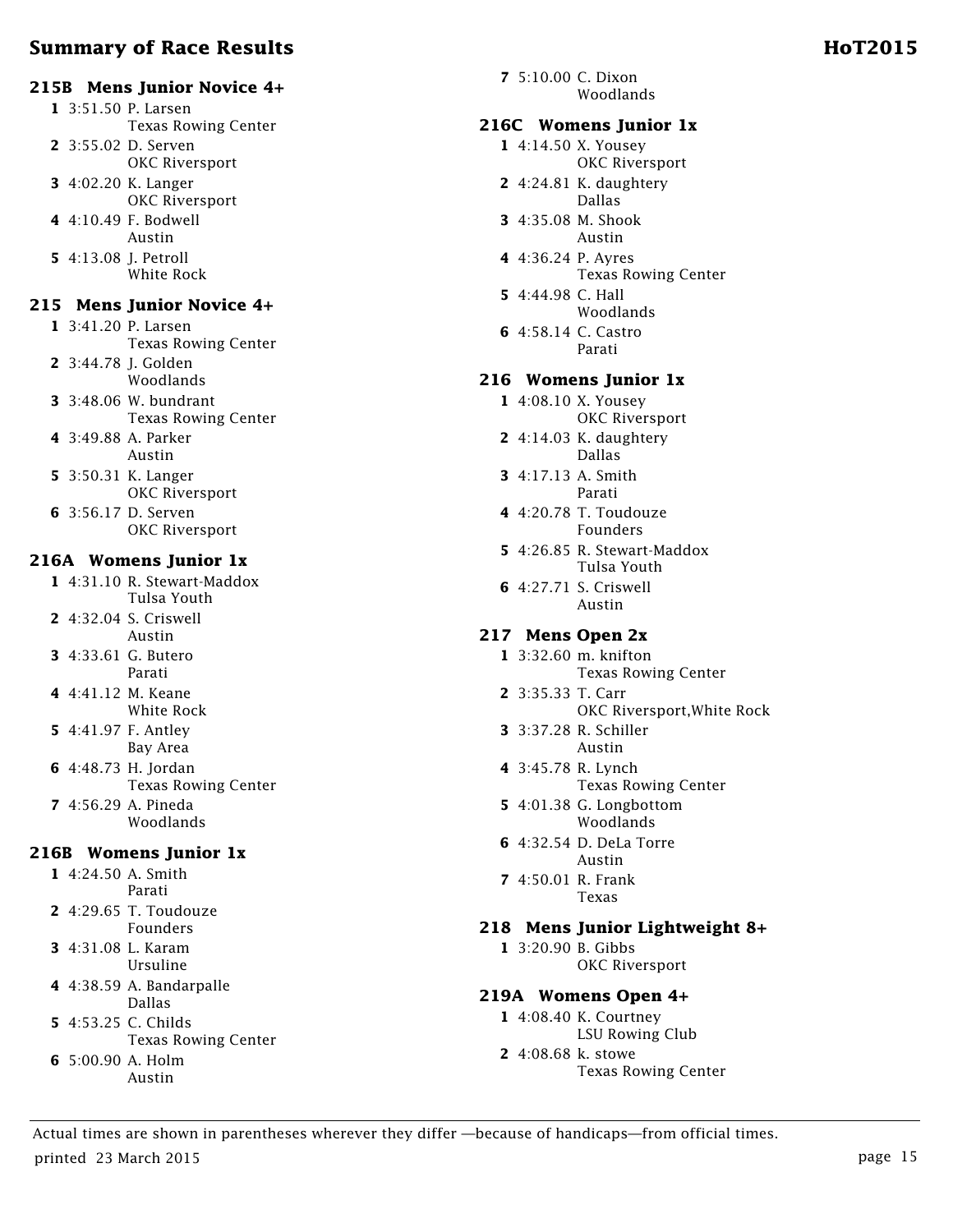- **3** 4:28.68 E. Kivett
- St. Edwards **4** 4:32.71 J. Wyper
- Baylor
- **5** 4:38.58 D. Brandon Texas A&M

### **219B Womens Open 4+**

- **1** 4:12.80 E. Partridge Texas A&M
- **2** 4:16.42 A. Magness Texas
- **3** 4:37.59 R. Boone
	- St. Edwards
- **4** 4:46.77 C. Fairhurst Texas A&M Galveston

### **219 Womens Open 4+**

- **1** 3:59.20 K. Courtney LSU Rowing Club
- **2** 4:05.75 k. stowe Texas Rowing Center
- **3** 4:08.22 E. Kivett St. Edwards
- **4** 4:09.17 E. Partridge Texas A&M
- **5** 4:10.71 A. Magness Texas
- **6** 4:50.57 R. Boone St. Edwards

# **220 Womens Lightweight 1x**

**1** 4:56.46 A. Hayes Texas

#### **221 Womens Open 2x**

- **1** 3:51.00 G. Johnson Austin
- **2** 3:54.76 G. Tomaseski Dallas
- **3** 4:22.13 T. Buck
- Texas Rowing Center
- **4** 4:23.81 K. Fort Austin
- **5** 4:41.44 L. Bowers Ft. Worth
- **6** 5:28.16 K. Reinis Austin

# **222 Womens Junior Lightweight 8+**

- **1** 3:31.20 S. Amstutz Texas Rowing Center
- **2** 3:38.51 A. Fall
	- OKC Riversport
- **3** 3:40.78 M. Caldwell
	- Texas Rowing Center

#### **223.1 Mens Masters A–C 4x**

- **1** 3:16.70 C. Logan (3:20.60) Bay Area
- **2** 3:25.72 J. Schrick (3:35.42) Woodlands
- **3** 3:29.60 E. Meiske (3:34.10) Texas Rowing Center
- **4** 3:34.53 J. Montgomery (3:42.53) Austin
- **5** 3:39.03 T. Ponson (3:47.03) Texas Rowing Center
- **6** 4:08.75 M. Caporrella (4:10.35) Austin

#### **223.2 Mens Masters D–J 4x**

- **1** 3:12.30 M. Watts (3:34.10) Texas Rowing Center
- **2** 3:22.94 P. Hamner (3:46.04) Dallas
- **3** 3:48.04 A. Rupert (4:01.54) Texas Rowing Center
- **4** 3:48.94 R. Colomo (4:12.04) Ft. Worth

### **224A Mens Junior 1x**

- **1** 4:00.50 T. Patterson White Rock
- **2** 4:02.49 M. Grafton Austin
- **3** 4:14.07 T. Kralich Woodlands
- **4** 4:19.85 M. Robinson Dallas
- **5** 4:21.42 C. Jones Parati
- **6** 4:22.81 E. Prince Texas Rowing Center
- **7** 4:24.24 I. Kazmierczak Tulsa Youth

# **224B Mens Junior 1x**

- **1** 3:43.20 J. Puzz Parati
- **2** 3:45.96 D. Fox IV Dallas
- **3** 3:55.43 B. Ragan Austin
- **4** 4:01.17 G. Hendrix Texas Rowing Center
- **5** 4:02.71 T. Curington Founders
- **6** 4:08.07 B. Miller Woodlands
- **7** 4:22.26 D. Coburn Tulsa Youth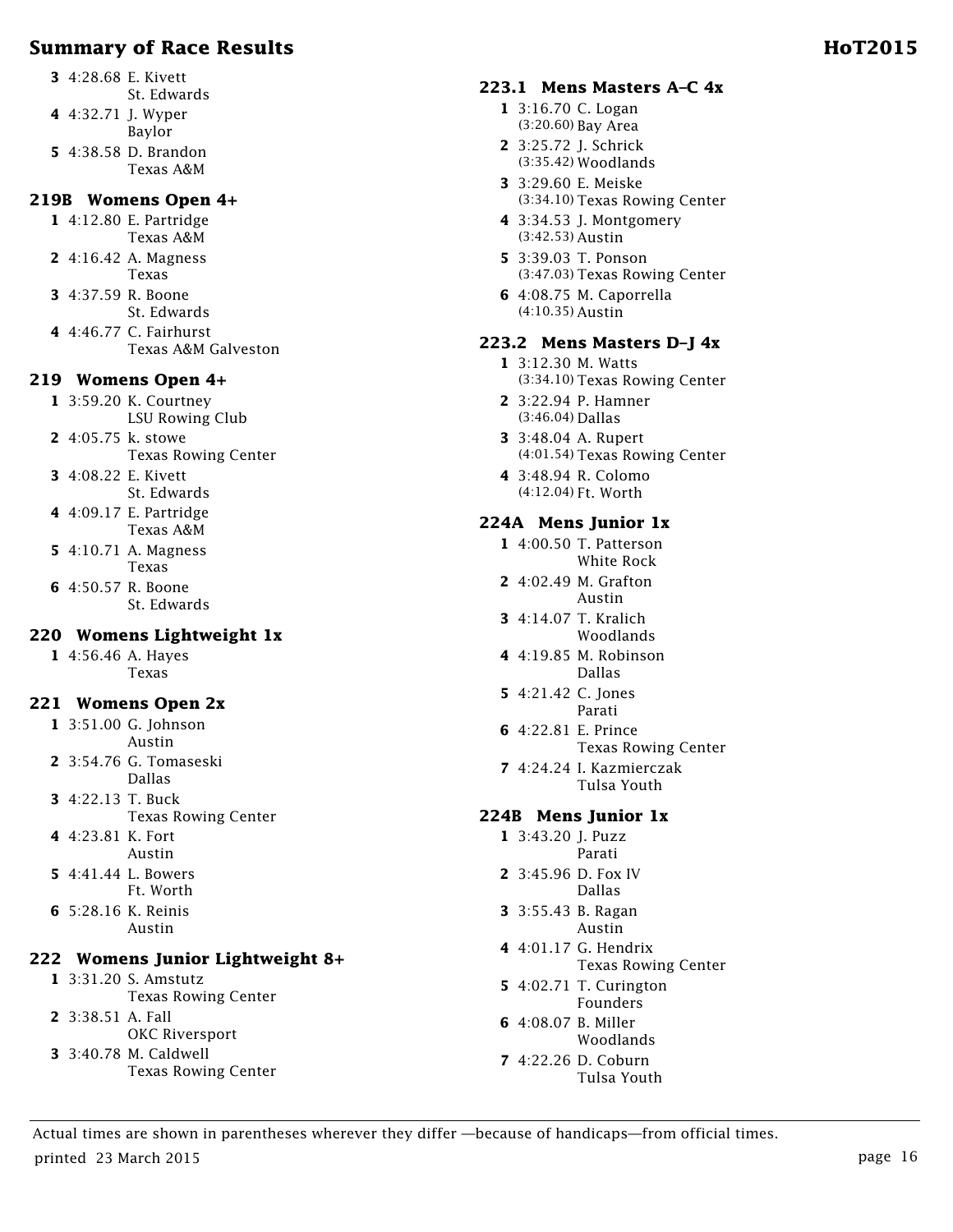- **1** 3:47.50 J. Ursini Founders
- **2** 3:59.62 J. Schofield Parati
- **3** 4:05.84 C. Rock Woodlands
- **4** 4:09.59 J. Seely
- Tulsa Youth **5** 4:15.97 T. Crotts
- Texas Rowing Center
- **6** 4:23.19 B. McPherson OKC Riversport

#### **224 Mens Junior 1x**

- **1** 3:35.40 J. Puzz Parati
- **2** 3:38.11 J. Ursini
- Founders **3** 3:42.71 D. Fox IV
- Dallas
- **4** 3:50.39 J. Schofield Parati
- **5** 3:51.29 T. Patterson White Rock
- **6** 4:04.47 M. Grafton Austin

### **225A Mens Junior Lightweight 2x**

- **1** 3:39.30 C. Hayden Woodlands
- **2** 3:42.10 J. Clifford White Rock
- **3** 3:44.61 S. Maguire Austin
- **4** 3:47.00 J. Castro Parati
- **5** 3:51.71 A. Parker OKC Riversport
- **6** 4:01.38 G. Allan Tulsa Youth
- **7** 4:07.29 J. Cole OKC Riversport

# **225B Mens Junior Lightweight 2x**

- **1** 3:42.70 M. Genovesi Texas Rowing Center **2** 3:45.26 T. Rohrich
- St. Mark's **3** 3:46.90 T. Collins
- Woodlands
- **4** 3:47.58 B. Peck
- Austin
- **5** 3:54.54 C. Goyer OKC Riversport
- **6** 3:59.28 J. Henderson Tulsa Youth
- **7** 4:07.04 K. Owens Parati

#### **225C Mens Junior Lightweight 2x**

- **1** 3:41.20 N. Ruggeri
- OKC Riversport **2** 3:43.50 N. Eastwick
- Parati
- **3** 3:48.70 P. Notzon Texas Rowing Center
- **4** 3:57.99 J. Kasowski Woodlands
- **5** 4:07.28 N. Jenevein St. Mark's

#### **225 Mens Junior Lightweight 2x**

- **1** 3:32.80 C. Hayden Woodlands
- **2** 3:34.86 M. Genovesi Texas Rowing Center
- **3** 3:35.33 N. Eastwick Parati
- **4** 3:36.33 J. Clifford White Rock
- **5** 3:40.33 T. Rohrich St. Mark's
- **6** 3:49.69 N. Ruggeri OKC Riversport

#### **226 Womens Masters 8+**

- **1** 3:33.00 k. stowe (3:34.60) Texas Rowing Center
- **2** 3:37.30 B. Findley (3:49.80) Austin
- **3** 3:41.14 G. Johnson (3:41.44) Austin
- **4** 3:45.18 E. Weaver (3:47.18) Austin
- **5** 4:12.63 S. Sotcheff (4:13.63) Texas Rowing Center

#### **227A Womens Junior Novice 4+**

- **1** 4:07.40 S. Shobeiri OKC Riversport
- **2** 4:12.90 J. Grim Texas Rowing Center
- **3** 4:27.18 C. Lavender Austin
- **4** 4:32.28 I. Albert
- White Rock **5** 4:33.83 O. Reynolds
- Tulsa Youth
- **6** 5:18.61 S. Taylor OKC Riversport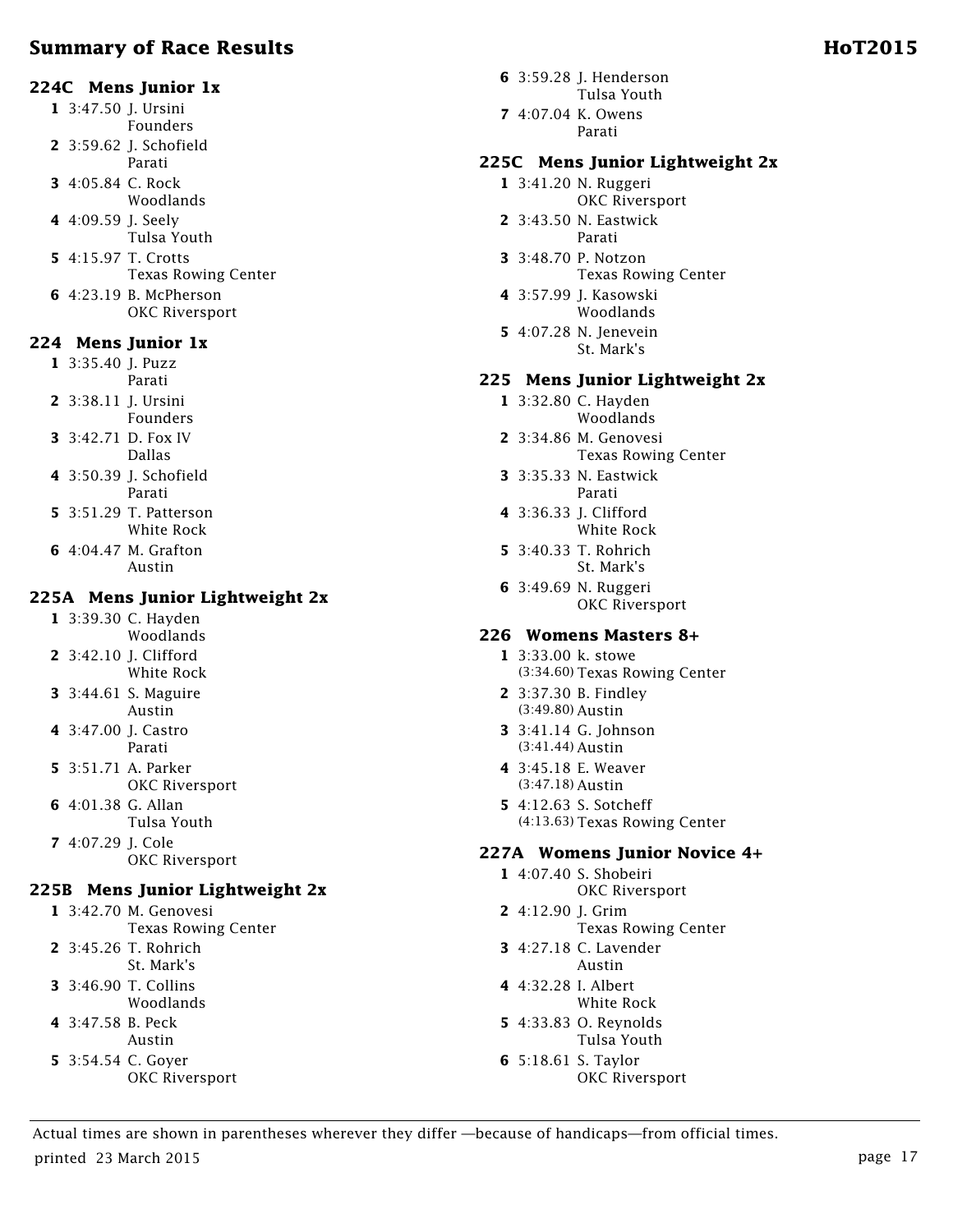# **227B Womens Junior Novice 4+**

- **1** 4:05.40 S. Gruzen Texas Rowing Center
- **2** 4:15.19 S. Ferguson OKC Riversport
- **3** 4:16.34 K. Pennington
- Austin **4** 4:21.62 H. Hammond
- Tulsa Youth **5** 4:49.12 C. Allison Texas Rowing Center
- **6** 6:58.12 C. Vogel OKC Riversport

# **227 Womens Junior Novice 4+**

- **1** 4:01.20 S. Gruzen Texas Rowing Center **2** 4:04.12 S. Shobeiri OKC Riversport
- **3** 4:07.87 J. Grim Texas Rowing Center
- **4** 4:08.30 K. Pennington Austin
- **5** 4:08.69 S. Ferguson OKC Riversport
- **6** 4:26.47 C. Lavender Austin

#### **228 Womens Junior Rec 1x**

- **1** 5:21.30 A. Hyles OKC Riversport
- **2** 5:22.02 M. Martin Dallas
- **3** 5:22.62 A. Cherry Texas Rowing Center
- **4** 5:25.83 M. Olstad OKC Riversport
- **5** 5:46.52 L. Bowen OKC Riversport

#### **229A Womens Junior Lightweight 1x**

- **1** 4:20.20 K. DeSantis Founders
- **2** 4:28.92 A. Brown Parati
- **3** 4:36.32 S. Amstutz Texas Rowing Center
- **4** 4:45.36 E. Jaggers Episcopal School of Dallas
- **5** 5:07.29 M. Wood Ursuline

# **229B Womens Junior Lightweight 1x**

**1** 4:31.70 E. Royal Founders

- **2** 4:33.20 E. Newton Texas Rowing Center
- **3** 4:48.60 M. Epps OKC Riversport
- **4** 4:52.67 M. Wood Ursuline
- **5** 5:07.45 S. Nolasco Woodlands

# **229C Womens Junior Lightweight 1x**

- **1** 4:19.10 E. Jenevein Episcopal School of Dallas
- **2** 4:26.15 B. Perry Austin
- **3** 4:27.32 K. Fraser Founders
- **4** 4:38.72 A. Fall OKC Riversport
- **5** 4:41.32 B. Kelly Texas Rowing Center

# **229 Womens Junior Lightweight 1x**

- **1** 4:10.40 E. Jenevein Episcopal School of Dallas
- **2** 4:17.32 K. DeSantis Founders
- **3** 4:20.46 A. Brown Parati
- **4** 4:23.35 E. Royal Founders
- **5** 4:25.71 B. Perry Austin
- **6** 4:30.96 E. Newton Texas Rowing Center

# **230A Womens Junior 2–**

- **1** 4:02.30 M. Lange OKC Riversport
- **2** 4:08.24 A. Gibson Austin
- **3** 4:11.77 J. Ciocca OKC Riversport
- **4** 4:19.98 T. Nickerson Texas Rowing Center
- **5** 4:20.96 M. Keane White Rock
- **6** 4:34.67 A. Johnson Tulsa Youth

# **230B Womens Junior 2–**

- **1** 4:04.20 S. Ondak
	- OKC Riversport
- **2** 4:07.45 E. Brenner OKC Riversport
- **3** 4:18.90 A. Schaefer Texas Rowing Center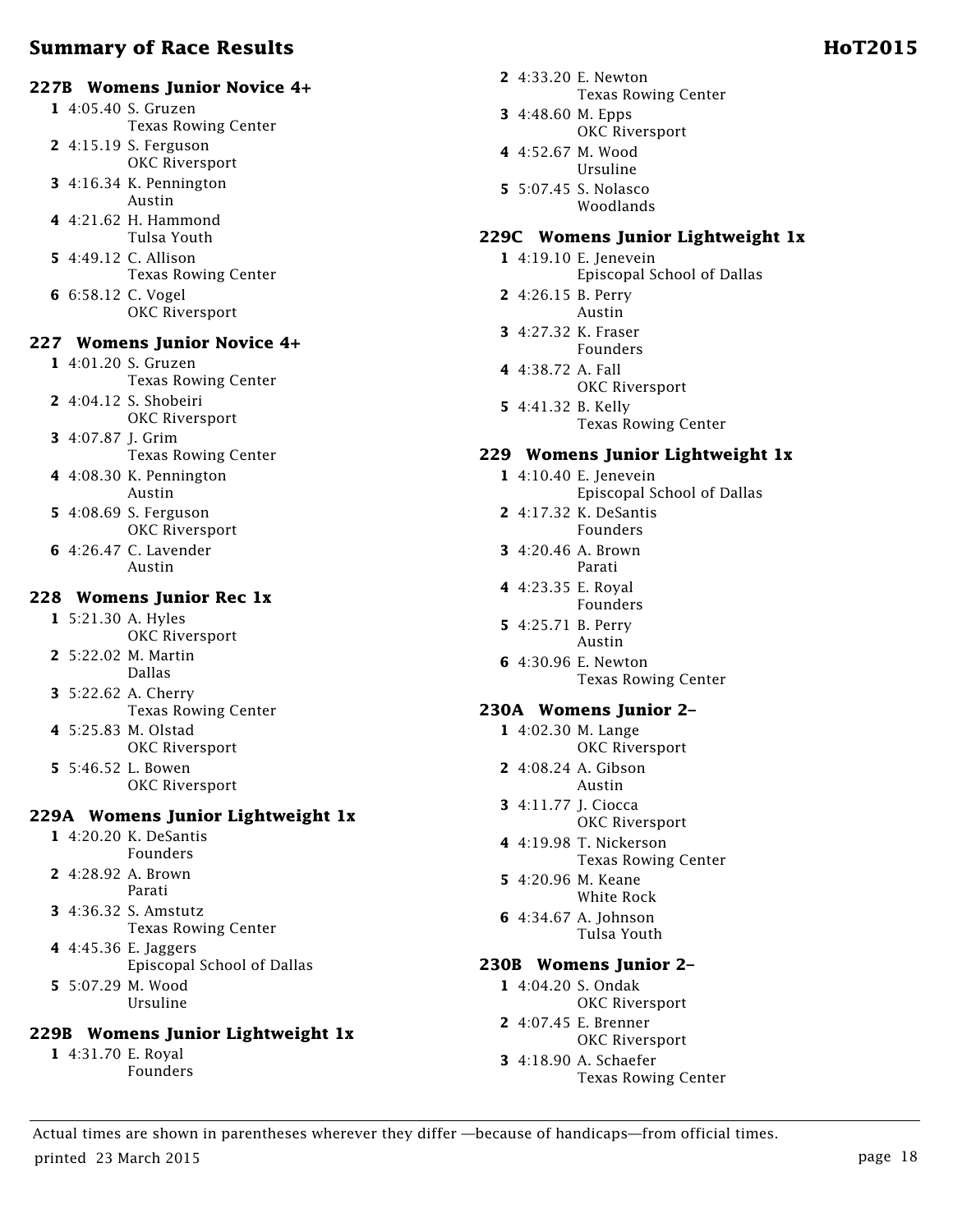#### **230 Womens Junior 2–**

**1** 3:56.40 M. Lange OKC Riversport

- **2** 4:00.92 S. Ondak OKC Riversport
- **3** 4:04.14 J. Ciocca OKC Riversport
- **4** 4:06.17 A. Gibson Austin
- **5** 4:11.04 E. Brenner OKC Riversport
- **6** 4:21.04 A. Schaefer Texas Rowing Center

#### **231A Mens Open 4+**

**1** 3:44.36 J. Akins Texas

- **2** 3:59.45 K. Moore
- Bay Area **3** 4:06.70 M. Denman St. Edwards
- **4** 4:08.42 K. Chanin Texas A&M Galveston **5** 4:25.87 D. Favre
	- LSU Rowing Club

#### **231B Mens Open 4+**

- **1** 3:36.40 S. Callahan Texas A&M
- **2** 3:38.90 T. Deng Texas
- **3** 3:45.48 P. Bloom Texas Crew
- **4** 3:46.66 I. Sheridan Texas
- **5** 3:49.51 A. West Austin
- **6** 3:51.44 J. Brown Texas A&M

# **231 Mens Open 4+**

- **1** 3:25.20 J. Akins Texas
- **2** 3:34.67 K. Moore Bay Area
- **3** 3:35.32 S. Callahan Texas A&M
- **4** 3:38.53 T. Deng
- Texas
- **5** 3:39.79 P. Bloom Texas Crew

**6** 4:00.32 M. Denman St. Edwards

#### **232 Mens Junior Novice 8+**

- **1** 3:22.10 D. Serven OKC Riversport
- **2** 3:30.13 G. Heinen OKC Riversport
- **3** 3:32.69 P. Larsen Texas Rowing Center
- **4** 3:37.63 A. Parker Austin
- **5** 3:41.98 J. Petroll White Rock
- **6** 3:47.38 N. Phillips OKC Riversport
- **7** 3:55.73 W. bundrant Texas Rowing Center

#### **233.1 Womens Masters A–B 4x**

- **1** 3:39.90 V. Scheer (3:41.50) Texas Rowing Center
- **2** 3:43.48 P. Lavieri (3:45.88) Texas Rowing Center
- **3** 4:05.23 J. Rogers (4:09.13) Austin
- **4** 4:23.63 D. Gladwin (4:28.13) Texas Rowing Center
- **5** 4:25.24 F. Bridgewater (4:26.84) Austin

#### **233.2 Womens Masters C 4x**

- **1** 3:55.04 K. Wilson (4:00.84) Texas Rowing Center
- **2** 4:04.07 K. Schmidt (4:09.87) Texas Rowing Center
- **3** 4:12.72 P. Galloway (4:21.52) Greater Houston
- **4** 4:40.65 K. Reinis (4:45.75) Austin

#### **233.3 Womens Masters D–J 4x**

- **1** 3:33.30 S. Carter (3:51.30) Texas Rowing Center
- **2** 3:44.81 R. Berman (3:55.41) Austin
- **3** 3:55.30 B. Mahler (4:19.80) Texas Rowing Center
- **4** 4:05.78 J. Larson (4:27.58) Texas Rowing Center
- **5** 4:19.98 K. Weinberg (4:32.48) Austin
- **6** 4:21.27 E. Wood (4:31.87) Bay Area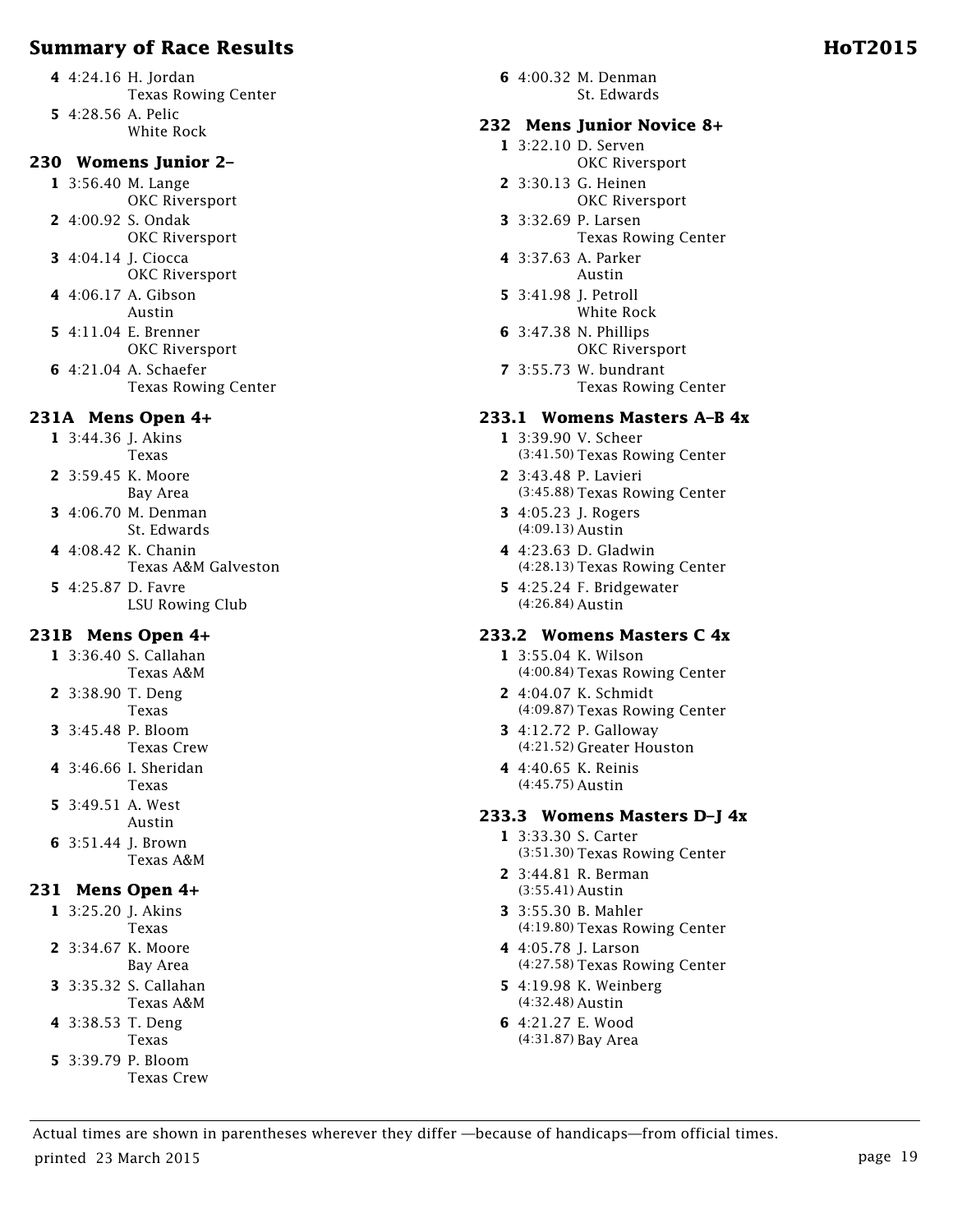#### **234A Mens Open 1x**

**1** 3:49.20 J. Stener Episcopal School of Dallas **2** 3:55.10 S. Borchelt Texas Rowing Center **3** 4:10.32 D. Schnepp Austin **4** 5:43.03 A. Khan Texas

### **234B Mens Open 1x**

**1** 4:01.10 T. Carr White Rock **2** 4:01.48 K. Gates Texas Rowing Center **3** 4:05.51 S. Bolton Texas Rowing Center **4** 4:51.73 D. DeLa Torre Austin

# **234 Mens Open 1x**

**1** 3:43.00 J. Stener Episcopal School of Dallas **2** 3:46.61 S. Borchelt

- Texas Rowing Center
- **3** 3:53.14 K. Gates Texas Rowing Center
- **4** 3:53.43 D. Schnepp Austin
- **5** 3:57.18 T. Carr White Rock
- **6** 4:03.98 S. Bolton Texas Rowing Center

# **235A Mens Junior 2–**

- **1** 3:34.70 M. Stroud OKC Riversport
- **2** 3:35.54 S. Coronel OKC Riversport
- **3** 3:47.06 E. Kersey Texas Rowing Center
- **4** 3:52.29 z. vallow Texas Rowing Center **5** 3:55.92 C. McLellan
- Tulsa Youth **6** 4:03.89 T. Patterson White Rock

#### **235B Mens Junior 2–**

**1** 3:34.80 M. Morlan OKC Riversport

- **2** 3:41.04 J. Allison Texas Rowing Center
- **3** 3:55.97 J. Seely Tulsa Youth
- **4** 3:56.72 P. Perry White Rock
- **5** 4:12.19 M. Tomlanovich White Rock

#### **235 Mens Junior 2–**

- **1** 3:41.40 M. Morlan OKC Riversport
- **2** 3:45.02 M. Stroud OKC Riversport
- **3** 3:45.65 J. Allison Texas Rowing Center
- **4** 3:49.30 S. Coronel OKC Riversport
- **5** 4:01.37 J. Seely Tulsa Youth
- **6** 4:06.62 E. Kersey Texas Rowing Center

### **236 Womens Junior Lightweight 4+**

- **1** 3:53.40 D. Devlyn Texas Rowing Center
- **2** 3:56.89 M. Gibbons Tulsa Youth
- **3** 4:01.29 S. Amstutz Texas Rowing Center
- **4** 4:07.36 M. Caldwell Texas Rowing Center
- **5** 4:07.82 G. Foulkrod Austin
- **6** 4:08.21 A. Fall
	- OKC Riversport
- **7** 4:10.39 E. Turner OKC Riversport

#### **237 Mixed Masters 8+**

- **1** 3:22.70 G. Johnson (3:22.90) Austin,RoFit
- **2** 3:36.15 E. Bell (3:40.65) Austin
- **3** 3:39.88 J. LaPierre (3:49.58) Texas Rowing Center
- **4** 3:40.26 S. Alexander (3:48.26) Austin
- **5** 3:42.79 C. Mabley (4:14.79) Austin
- **6** 3:46.86 t. vale (4:01.46) Austin
- **7** 3:48.21 P. Strouthes (3:56.21) Austin

#### **238A Mens Junior Lightweight 1x**

- **1** 3:54.50 C. Hayden Woodlands
- **2** 3:57.16 A. Pohl Tulsa Youth